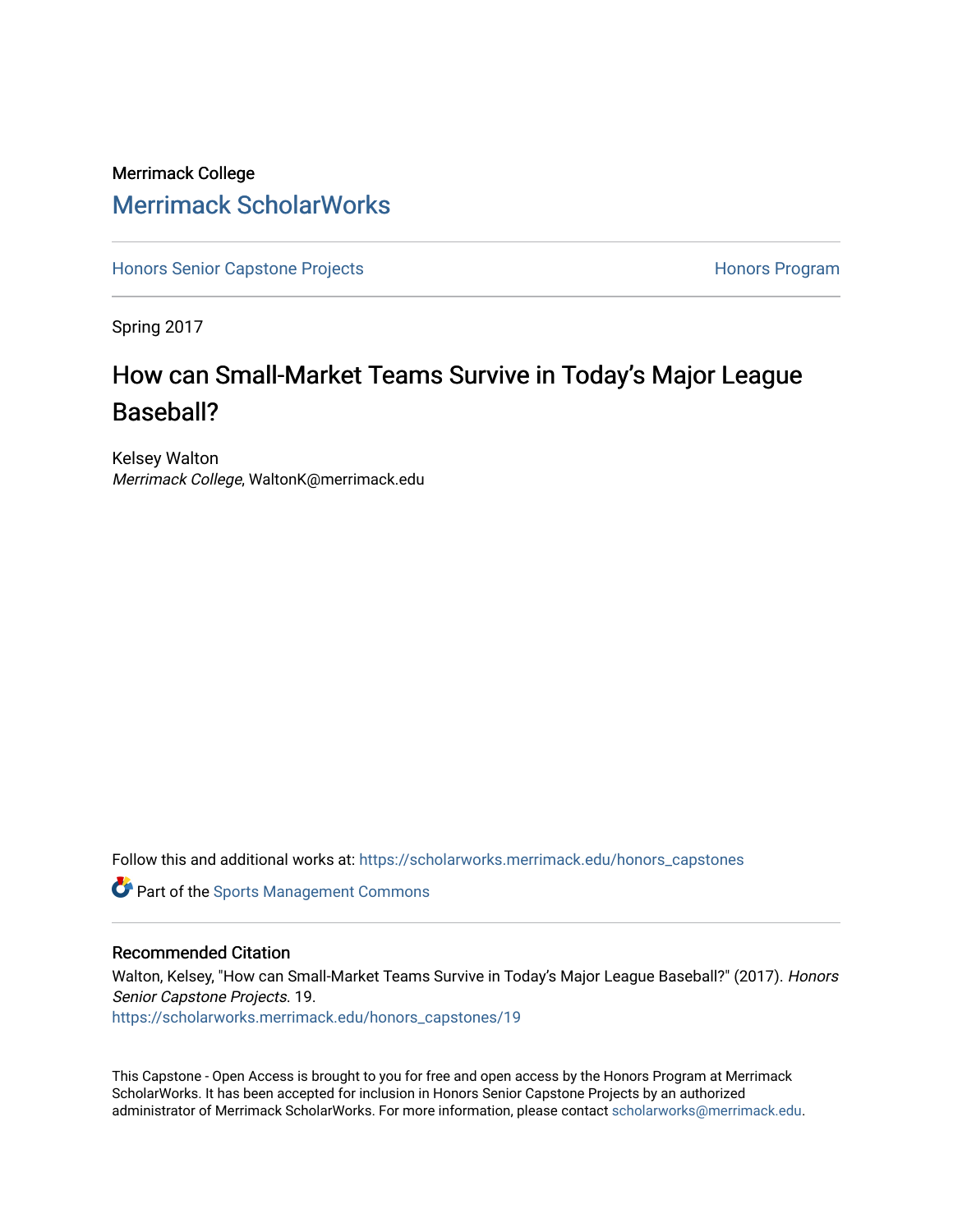# How can Small-Market Teams Survive in Today's Major League Baseball?

Kelsey Walton MERRIMACK COLLEGE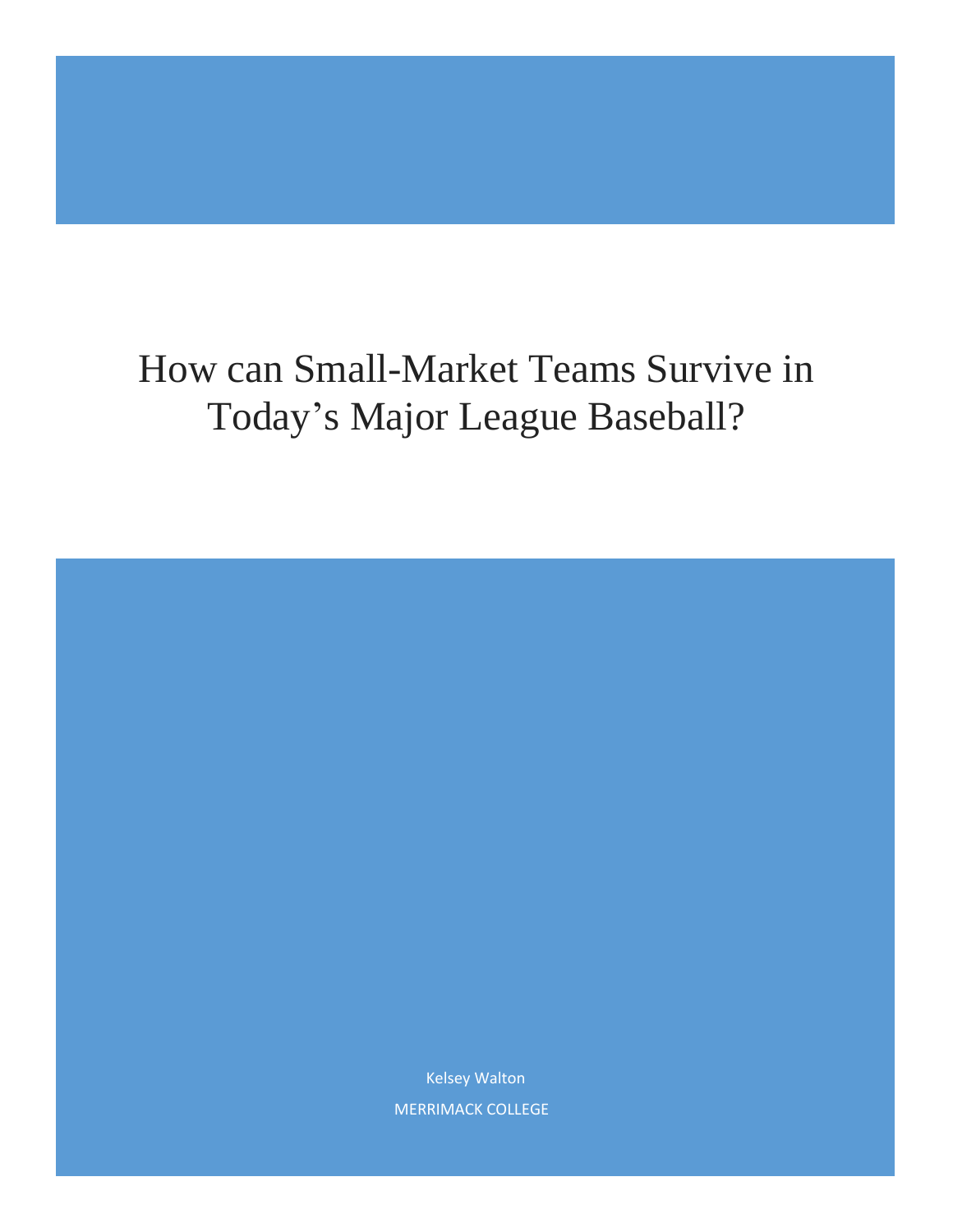#### **I. Introduction**

Major League Baseball (MLB) is the most prominent organization of professional baseball, the oldest of the four major sport leagues in the United States and Canada. Baseball was founded during the mid-1800's, most likely during or shortly before the American Civil War. Teams began organizing in the 1870's and played professionally in semi-organized leagues until the creation of the National and American Leagues, formed in 1876 and 1901, respectively. Both leagues served and operated as separate entities until they were merged into a single organization, Major League Baseball, in 2000. Major League Baseball, as of 2016, is composed of thirty franchises located in major cities across the United States and Canada, with fifteen in both the National League and American League. These thirty teams each play 162-game schedules, starting in the spring and ending in early October, followed by several weeks of what is known as the "postseason", ultimately completed by the World Series, a best-of-seven games championship series between the best team in each league. "America's Pastime", as it is known, is the most popular sport in the United States in terms of annual attendance. It is beloved by many, from the youngest of children, to the oldest of fans; winning the World Series is paramount for these fans. To the owners of these thirty franchises, winning the World Series is the objective for each season, however, there is one goal that is sought after slightly more: profits.

Owners of these franchises are more than just fans of baseball, they are investors in it. In a game that has been the pinnacle of American life for over a century, the sport is now beginning to see players make annual amounts that only Jay Gatsby knew of when the game's popularity first took off in the Roarin' Twenties. The easiest way for an MLB franchise to make revenues is to draw crowds; teams located in large markets such as New York City, Los Angeles, Boston and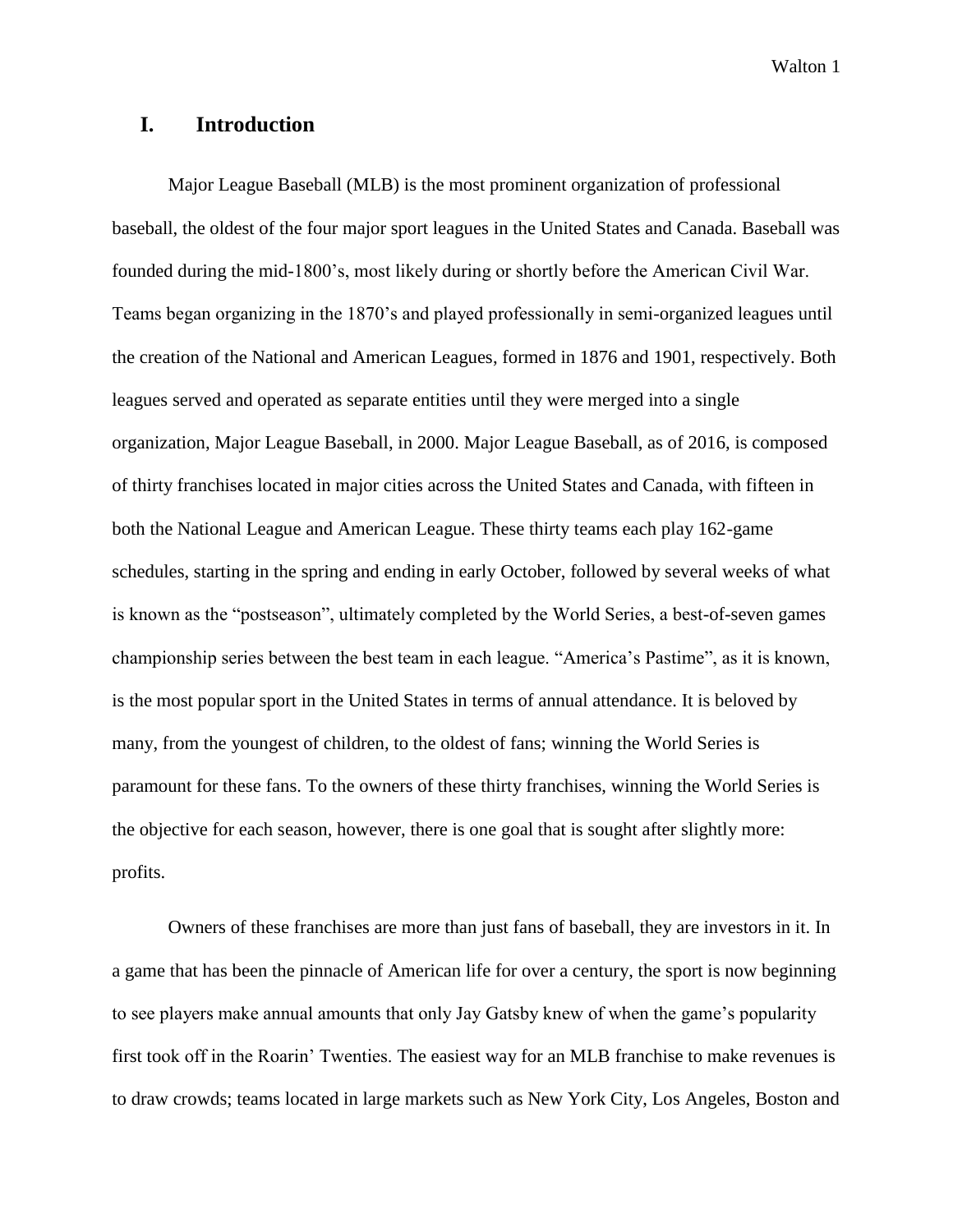Chicago have no trouble with ballpark attendance, regardless of team win-loss records and number of championships. Franchises located in cities outside of these large markets, such as Oakland, Tampa Bay, Cleveland, Kansas City, and Minneapolis all require consistent winning to maintain respectable attendance numbers.

Winning consistently in Major League Baseball is much harder, especially for smaller market teams, than it is in other professional sport leagues. This is because Major League Baseball is the only of the four major sports to lack a salary cap and salary floor. A salary cap is a competitive balance restriction that forces franchises to spend below a fixed dollar amount every year on their roster. Most leagues use what is known as a "hard-cap", which restricts teams from spending any amount over the agreed upon limit. Major League Baseball, however, implements what is known as a "luxury tax", or competitive balance tax. Similar to a "soft-cap", there is an agreed upon "cap" each year that teams are allowed to spend up to for their players' salaries. If a club spends above this threshold, they are faced with a tax on the amount in which they exceed. This tax rate increases if a team violates the cap regularly; first time offenders in a five-year stretch pay 22.5% of the excess, second time offenders pay 30%, and third time offenders pay a massive 50%. The luxury tax is an incentive to most teams in Major League baseball to not spend over the cap, however, that does not stop some teams. Lucrative franchises such as the New York Yankees, Boston Red Sox, and Los Angeles Dodgers have violated the soft-cap multiple times from 2003-2014, twelve times, six times, and two times, respectively. A salary floor is a minimum amount that must be spent on the team as a whole; the only requirement in Major League Baseball is that teams pay individual players at least the league minimum.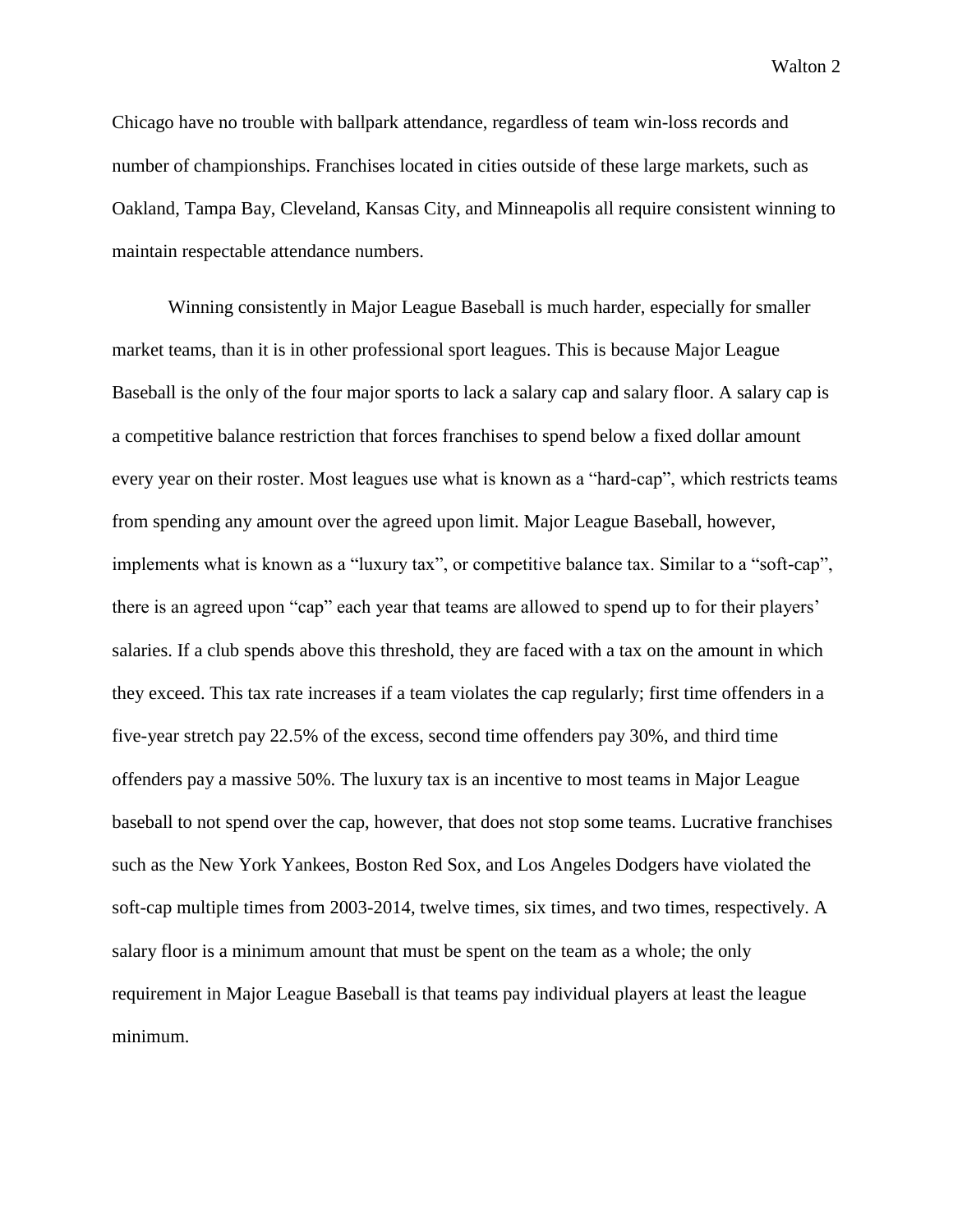The lack of a salary cap is important in baseball, especially as salaries increase exponentially. After each season concludes, players with expired contracts become free agents. Free agents are, as the name suggests, free and independent from a team. This allows these players to sign with whichever team offers them a contract prior to the next season. Players, naturally, almost always sign with the highest bidder. This allows teams like the Yankees, Red Sox, and Dodgers to remain competitive almost each and every year, as they can spend the top dollar on the best available player(s) and have little to no fear of being outbid. There is one piece in particular which helps somewhat balance free agency known as the qualifying offer.

A qualifying offer is a one-year contract set every year to an amount equal to the average of the top 125 annual salaries in baseball. These can be offered to players with newly expired contracts only by the team who the player had just played for prior. The exception to this is if a player is traded midseason; a player traded midseason is not eligible to receive a qualifying offer the following offseason. If accepted, the player remains with the club for another year and gets paid the set amount. If declined, the player becomes a free agent and can sign with any club who offers a contract. However, if the player signs with any team besides the one they had played for the prior year, the signing team forfeits its first round pick in the upcoming draft and the team losing said player receives a compensation pick sandwiched between the first and second round. This pick is significant as the first and second round are where the majority of the best young, amateur talent is drafted, thus placing a high value on these picks. This is important because teams typically do not offer qualifying offers except to the players they deem worth keeping at the set amount. If the player accepts, the team keeps the player. If the player declines, the team can still either negotiate a contract with the free agent or be compensated in the upcoming draft.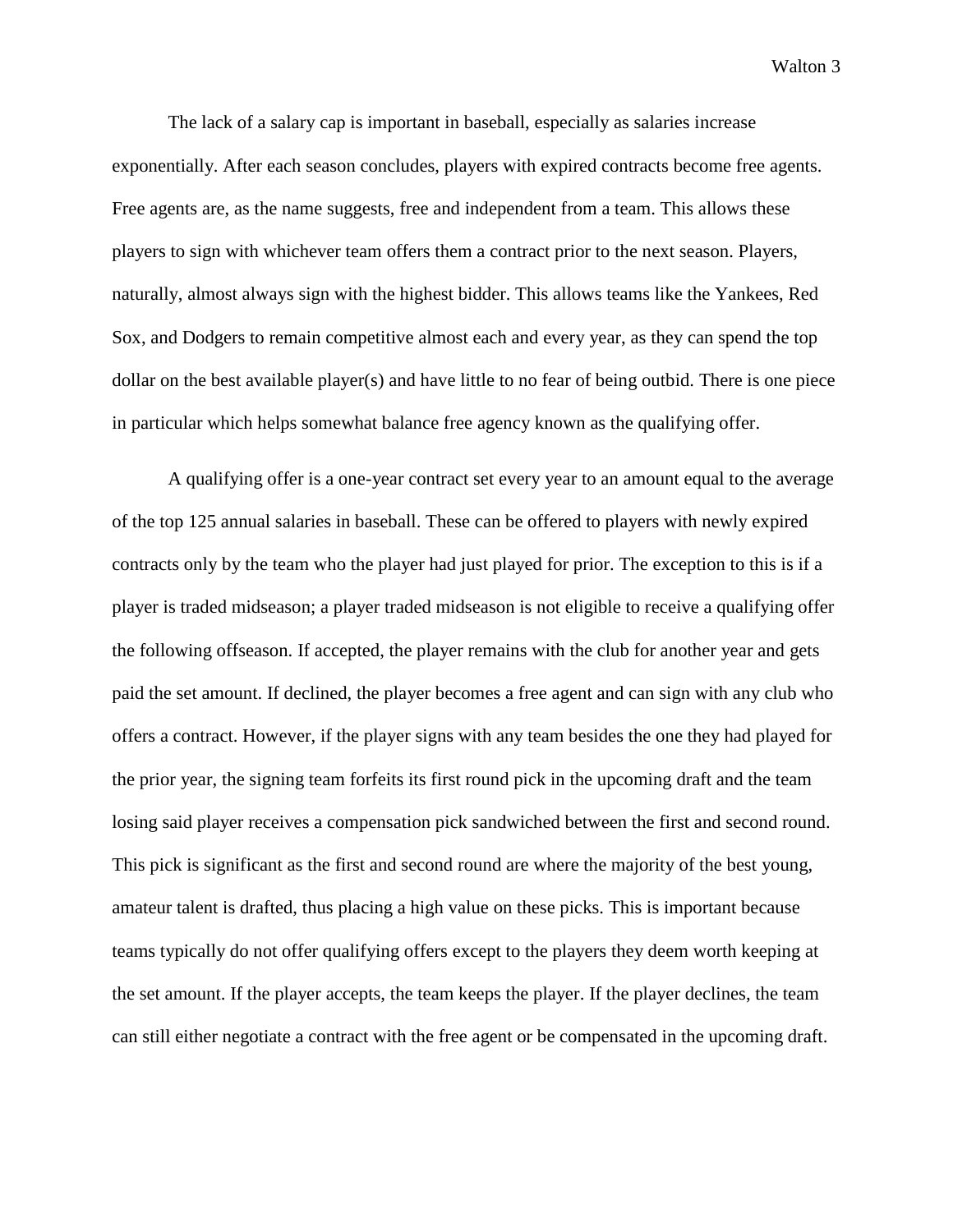This process helps smaller market teams who have trouble keeping their top players due to salary limitations.

Before a player can play in a game, he must be drafted in the First-Year Player Draft, held every June. There is an exception to this, however, as some players can be signed immediately without being drafted if they have played professionally internationally. Most typically, these players come from Asian and Latin American countries, most notably Japan, Cuba, and the Dominican Republic. In the draft, the thirty clubs of Major League Baseball select amateur players in reverse order of won-loss records from the previous regular season (the team with the worst record from the prior season selects first, followed by the team with the second worst record, and so on). After thirty selections, the "round" ends. The next round begins with teams selecting in the same order as the prior round. The First-Year Player Draft has up to forty rounds, with teams selecting in the same order round after round barring compensation picks or competitive balance picks. Competitive balance picks are picks granted to the ten smallest market teams or ten smallest revenue pools; these picks are placed after either the first or second rounds. These picks are the only picks in the draft that may be traded.

The First-Year Player Draft is the primary way amateur players (high school, college, and non-professional baseball clubs) are assigned to its teams. To be eligible for the draft, the players must be a resident or have attended an educational institution in the United States, Canada, or a United States territory such as Puerto Rico. Other players, as mentioned above, are not subject to the draft. Players also must not have signed a major league or minor league contract to be eligible. High school players are only allowed to be drafted after graduation and before attending college, while college players are only eligible three years after initial enrollment; junior and community college players are eligible at any time. A player who is eligible to be selected in the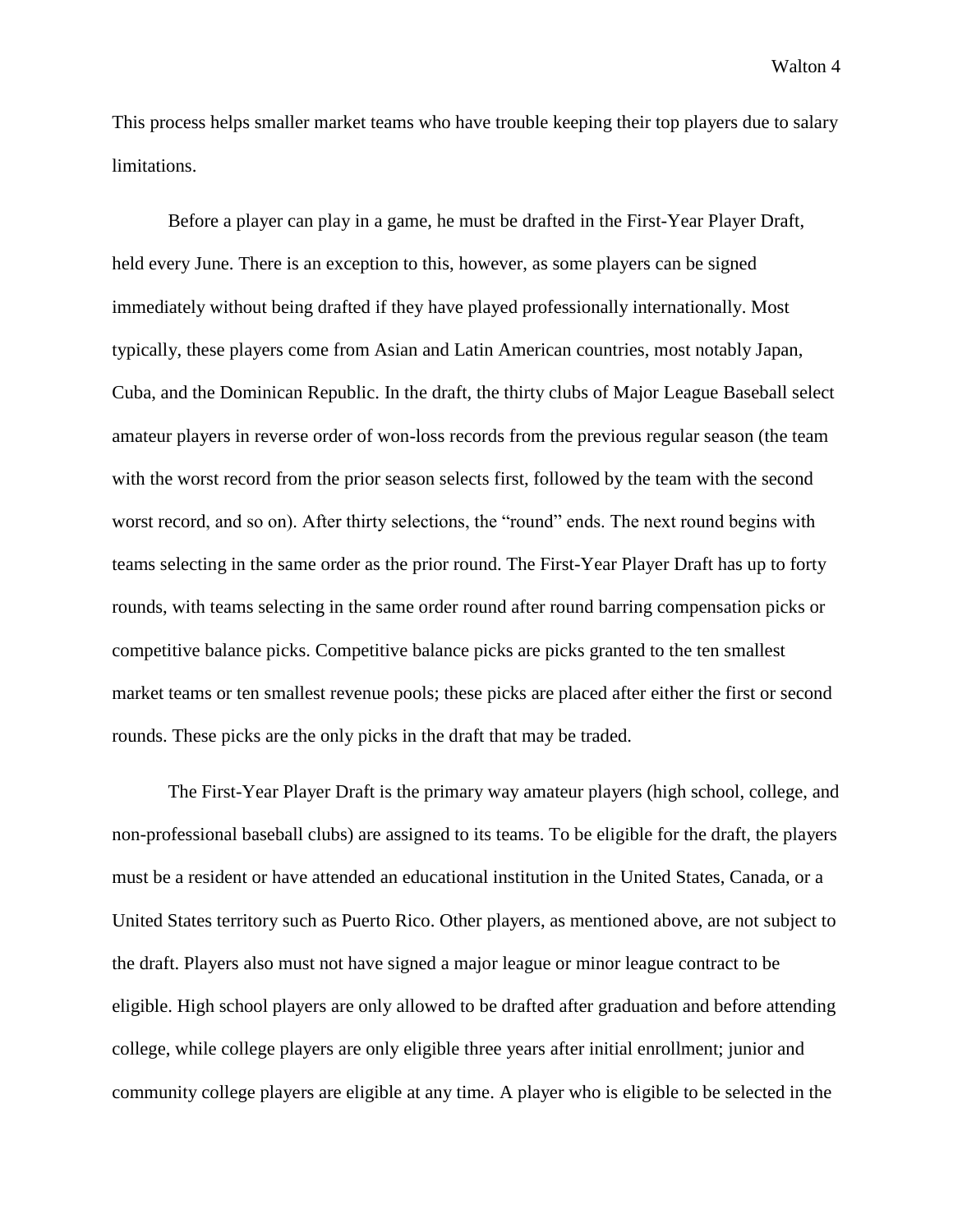draft but is passed over by every club ultimately becomes a free agent, allowing them to sign with any club until said player enters or returns to college.

Upon the completion of the draft, teams retain the rights of their selected players until either the player enters/returns to college or August 16. A player who is drafted but does not sign may be drafted again whenever they are eligible. When signed, players agree to a rookie contract; the monetary value of these contracts are typically close to league minimum salaries. Many players, typically those drafted in the first ten rounds, receive "signing bonuses". These bonuses are essentially incentives for the player to sign with the team. Typically, the earlier a player is selected, the higher their signing bonus. However, the total amount teams can spend on signing bonuses per draft is on a budget. Each draft selection has its own "bonus slot", with the value of these individual slots priced as a recommendation of what that pick deserves. Teams can spend more or less on these individual picks, however the total amount must stay in budget. This forces teams to be flexible yet creative with the amounts they give out as signing bonuses to certain players.

Once the player is signed, the team has five years to call the player up to the Major Leagues from the Minor Leagues; if a player is not on a Major League roster within five years from being drafted, the player becomes a free agent. Once the player is called up, the "rookie contract" officially begins, starting a figurative clock until the player is eligible for free agency. On this rookie contract, the player essentially belongs to the club that drafted him for six years. The first half of the rookie contract is known as "pre-arbitration" years. In the pre-arbitration years of the player's contract, the player receives a near league-minimum salary.

Once a player plays through his pre-arbitration seasons, he then becomes eligible for salary arbitration. If a player chooses to go to salary arbitration, an impartial third party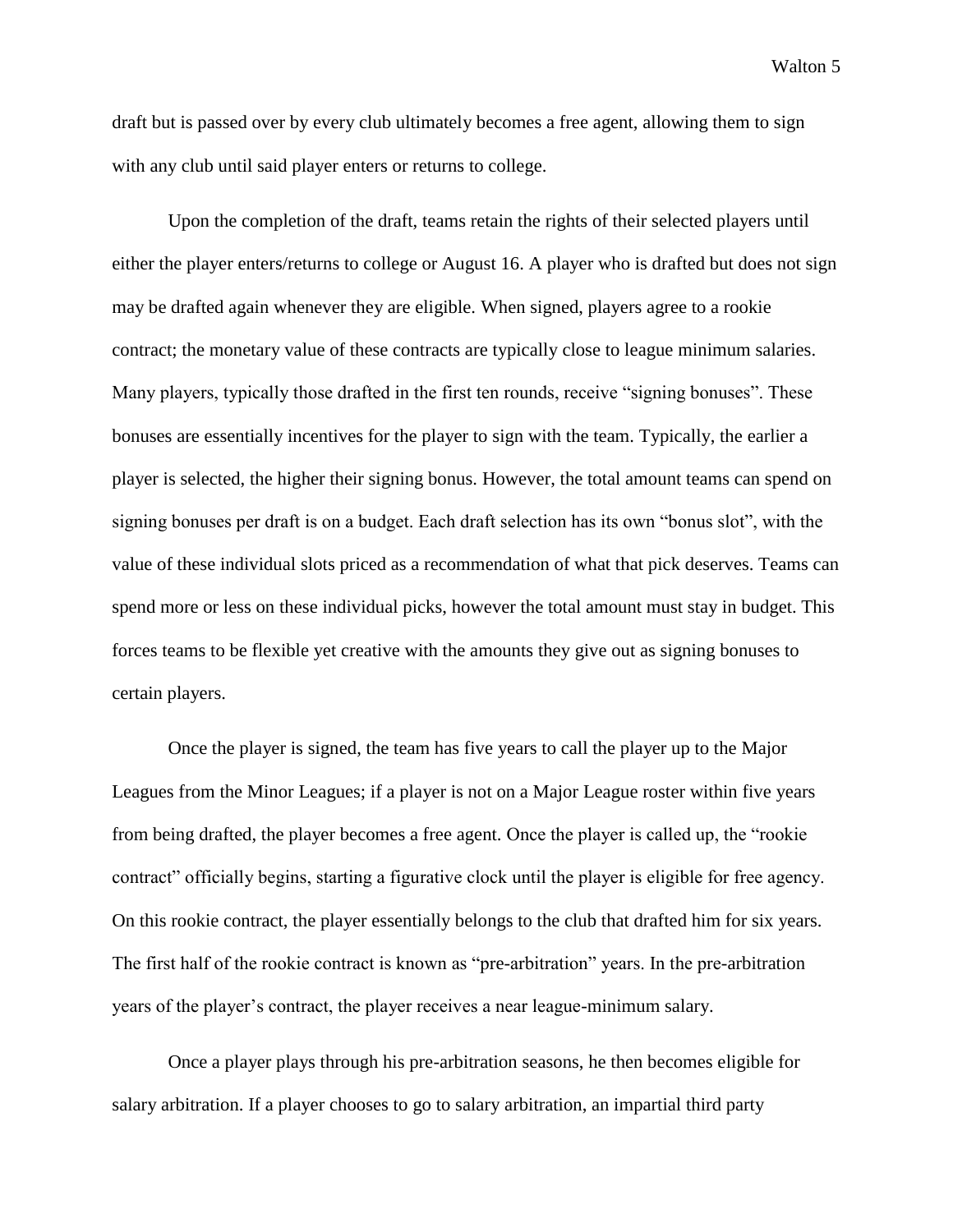ultimately decides what they will earn for the next season. This process is somewhat complicated, but essentially the team submits an amount they want to pay the player while the player decides what they deem they are worth. The arbitrator then decides which of the two salaries the player is worth and ultimately will be paid.

Going to arbitration is simply a right a player has; the player is in no way forced to go through this process. Going to arbitration is usually a last resort when the player and team struggle to negotiate a deal. This process continues every season until the player hits free agency, unless the player and team come to an agreement before going to arbitration is needed. Teams can often "settle out of court" as well and sign players to a three-year contract to avoid arbitration altogether for the last remaining years before free agency. A player is "non-tendered" if cut from the team while on their rookie contract. When a team does this, they simply owe the player the money previously agreed upon for the rookie contract. If another team signs the player after they are cut, they also inherit the player's arbitration status.

As mentioned previously, when a player's contract expires at the conclusion of a season, he becomes a free agent. As a free agent, the player is eligible to sign a contract with whichever team makes him an offer; these contracts have no maximum limits to their length or annual salary. Typically, players sign with whichever team offers the most money, however, some players are more attracted to longer contracts. Some players may also give what is called a "hometown discount", meaning they sign a contract for less money because they like the organization, the city, etc.; these scenarios are somewhat rare, however. Due to the fact that many free agents simply seek the most money, many small market teams have trouble signing significant players and even struggle to retain their own free agents. This difficulty is a harsh reality to these teams and is evident through their activity at what is called the trade deadline.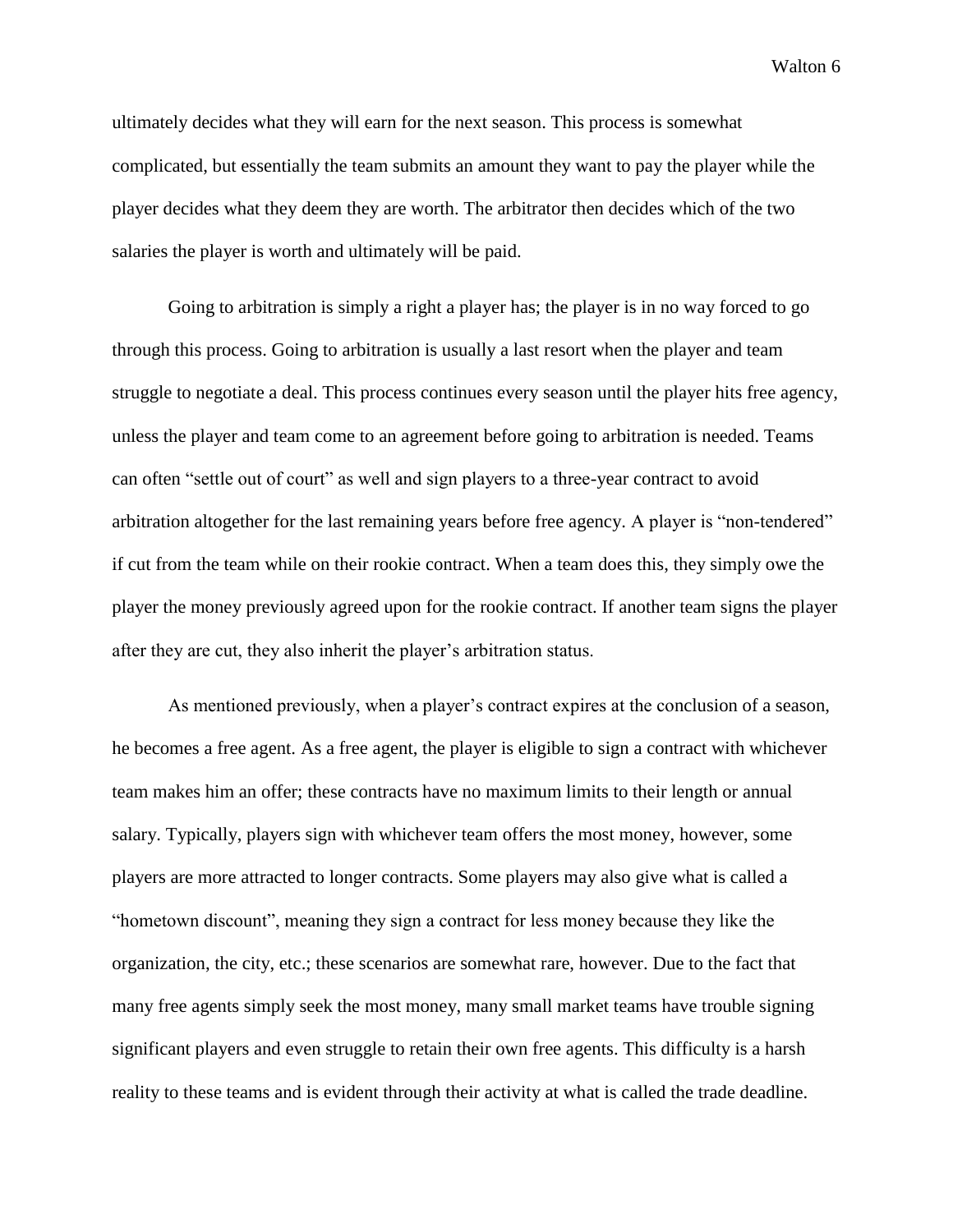The trade deadline, July 31 each season barring exceptions, is the final day in which teams can trade their players to other teams, most likely for other players or sometimes even salary relief. The return these teams often receive are prospects, typically players who have yet to reach the Major Leagues but are projected to someday reach that level. During July, many teams determine if they will be in playoff contention that season, and if not, often trade players on expiring contracts to teams in contention in hopes to receive prospects who can help in their future. Small market teams often practice this, as they are well aware they cannot afford their players once they hit free agency. By trading their players for prospects, they gain affordable players who can someday help them hopefully compete.

This process is often a cycle for teams: the team drafts a player, develops them in the Minor Leagues and then keeps them while their contract is cheap for several years once they reach MLB, and ultimately trade them months before their contract expires and acquire younger, cheaper players to restart the same cycle. Due to this, drafting players is a crucial aspect to many team's successes, especially those considered "small market". Stellar drafting can help these teams develop talent into covetable assets to sell off to other desperate teams in return for valuable players to restart the process.

#### **II. Literature Review**

Research has been done over the past two decades to help tackle the issue of large-market teams essentially hoarding the majority of talent in Major League Baseball. From 1995 to 2001, teams with above-average payrolls won 98% of all postseason games (Krautmann, 2009). Although there hasn't been a statistical outlier like that since, it is no coincidence that teams with above-average payrolls immediately have an advantage before even stepping on the field. In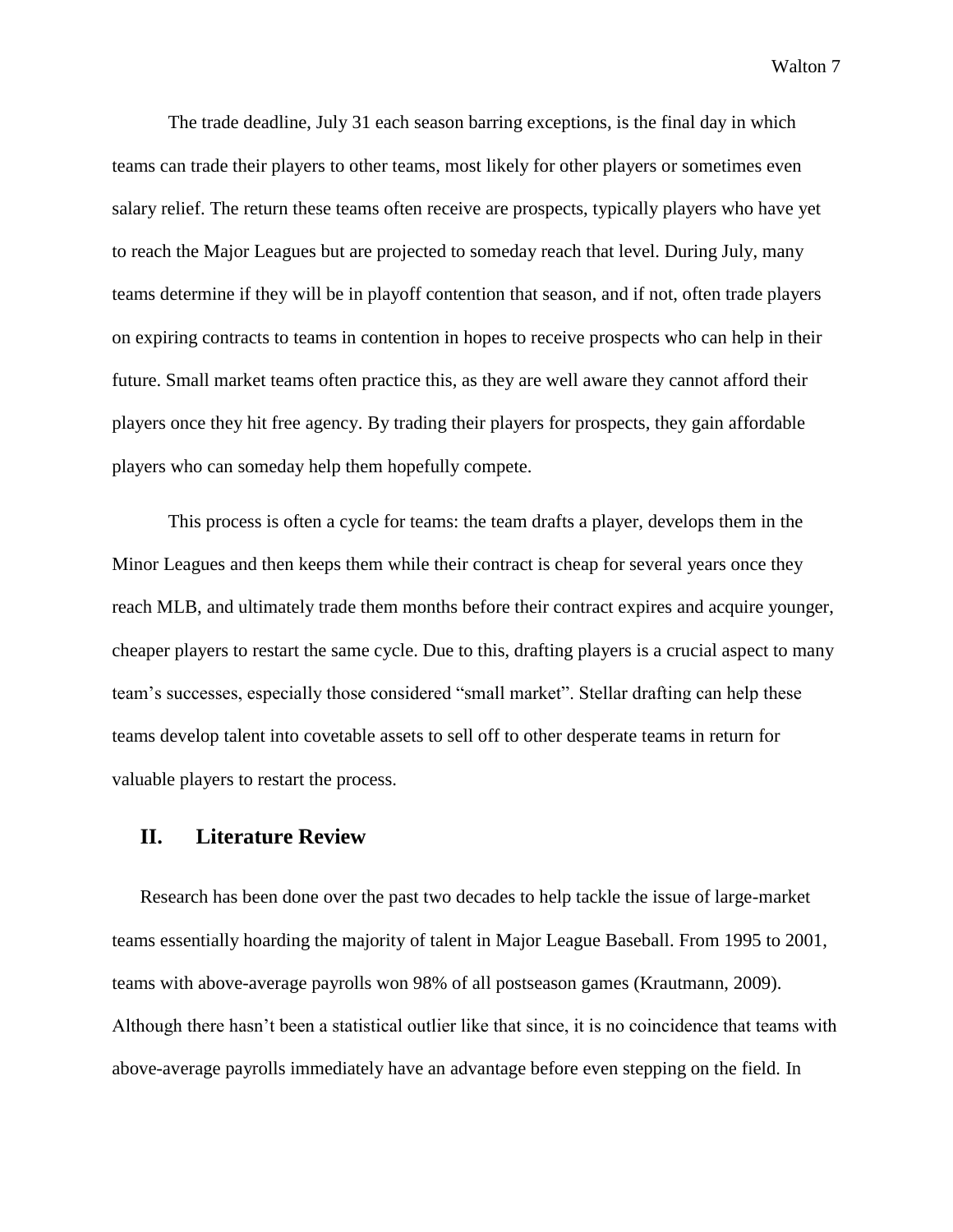order to control the problem, Major League Baseball has attempted to put numerous forms of competitive balance into place. Unlike the NFL, NBA, and NHL, MLB does not have a hard salary cap. Instead, Major League Baseball employs a luxury tax, essentially a slap on the wrist for large-market teams exceeding the cap.

In 2002, Schmidt and Berri investigated the effect that competitive balance had had on Major League Baseball up to that point. In the late 1990's, the Blue Ribbon Panel of Major League Baseball was asked to investigate this very question and concluded that competitive balance had deteriorated in the preceding years, meaning small-market teams were well aware going into the season that they had very little chance of truly competing. However, several economists were asked around the same time and believed the opposite was true: competitive balance was serving its purpose, allowing any and every team the equal chance to compete. To test these claims, Schmidt and Berri began by examining what defines a market size. The two believe there are several factors to help define market sizes: market population, income per capita of the market, and team payrolls. Team payroll was the factor they decided to narrow the most attention to. This is because teams that are able to afford a larger payroll are those that accumulate larger revenues and/or incomes.

After reaching this conclusion, Schmidt and Berri began testing to see if there is a relationship between team wins and any of the factors. Population and income per capita were found to have no link, however, team revenues were linked to team wins. Despite this discovery, the relationship was found to not be truly consistent, meaning there could be other factors to examine in the future. Managerial ability is one factor to be considered, though this is a factor that is difficult to quantify (Schmidt and Berri, 2002). Following on this, Brown and Jepsen decided to examine what individual player statistics teams pay for and if certain teams pay more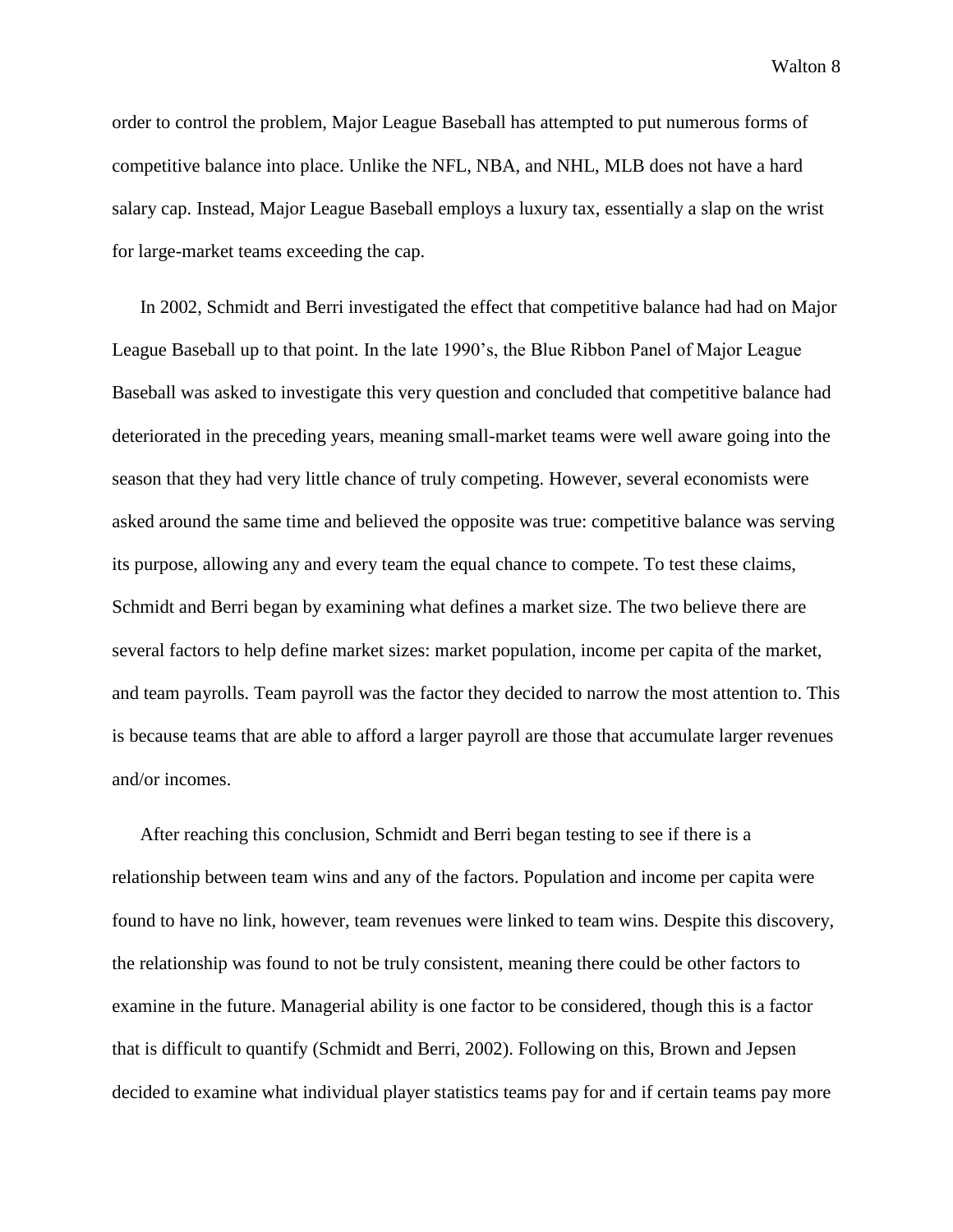for these players. Through their models, they discovered that players' individual characteristics are significant predictors of pay. As expected, better players earn more money. Not surprisingly, teams with larger payrolls more often than not are the ones paying these players. However, Brown and Jepsen suggest that teams do not pay differently for these individual characteristics and statistics. Furthermore, they discover that arbitration eligible players receive greater salary increases when playing for wealthier teams. This is because arbitrators are not naïve and are well aware that these teams with larger payrolls can afford these players' salary increases. In turn, arbitrators understand small-payroll teams may struggle to pay larger salaries, resulting in less of an increase for players employed by these teams. It is also uncovered that high revenue teams do not pay more per statistical unit than small revenue teams, however, they simply pay more of these players. This finding shows that small-market teams often have an equal chance of signing certain individual talent, though large-market teams ultimately end up with more of these players (Brown and Jepsen, 2009).

In 2010, the effects of the luxury tax on competitive balance were tested by Dietl, Lang, and Werner. The luxury tax was intended to slow the growth of players' salaries and ultimately prevent large-market teams from dominating. They found that higher luxury taxes induced smallmarket clubs to increase their salaries (Dietl et al., 2010). Three years earlier, Solow and Krautmann found similar results, suggesting competitive balance slowed the growth of salaries. Their main focus was on revenue sharing, a competitive balance concept that essentially takes money from the richest teams and shares it with the poorest teams, attempting to equalize spending possibilities for all teams. Solow and Krautmann found that revenue sharing left teams mostly unaffected, however this redistribution did reduce salaries (Solow and Krautmann, 2007).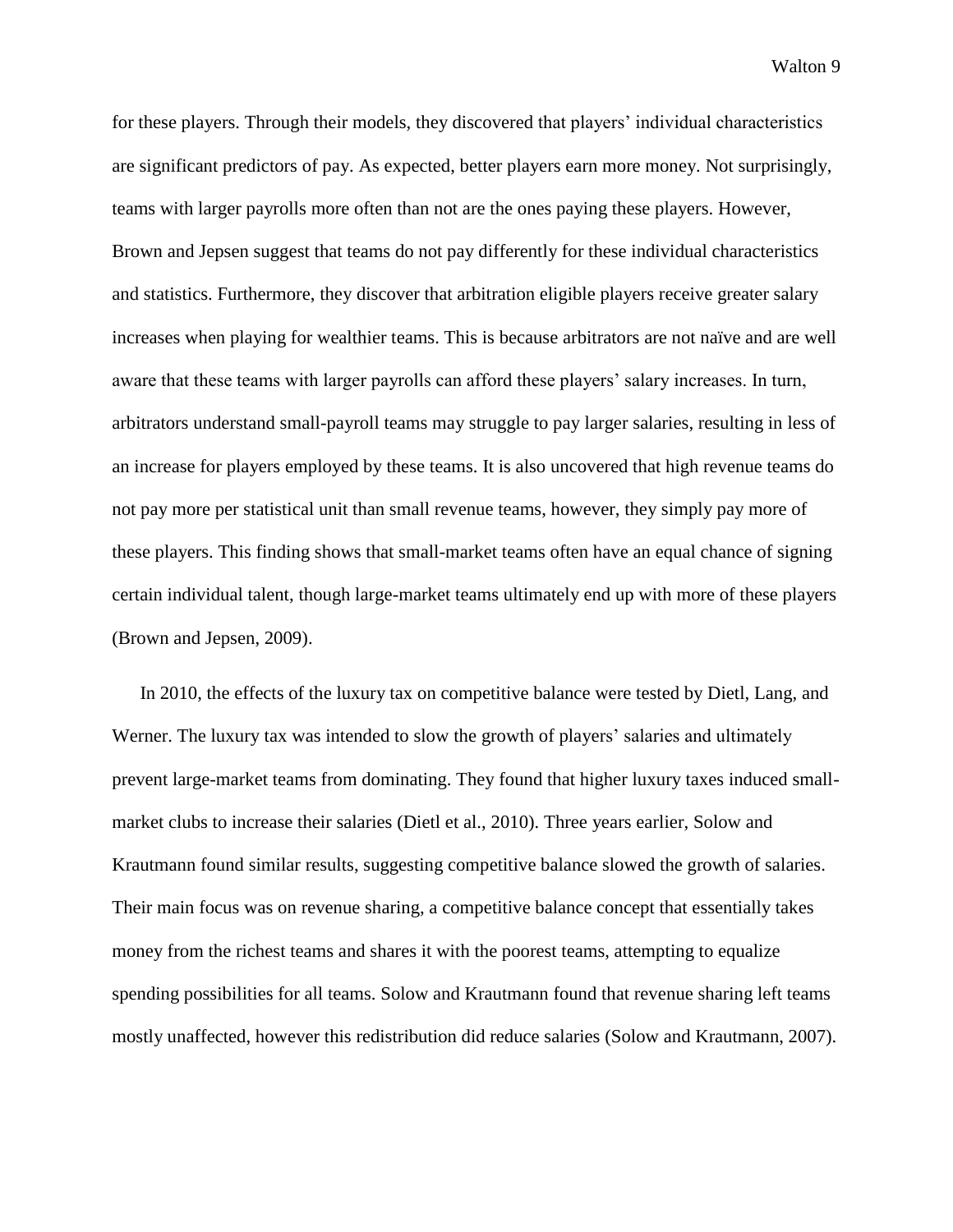Lee and Fort examined the structure of competitive balance across the history of Major League Baseball. They look at different events that may have helped balance the league or shape the current concept of competitive balance. They found that certain events did in fact help competitive balance, such as access to international talent, television game diffusion, and the equalization of population centers. African Americans, Latin and Caribbean players, and Asian players were unable to play in Major League Baseball until the late 1940's, the 1960's, and mid-1970's, respectively. Access to these talents has aided competitive balance as teams are able to sign and play players from around the world. Television game diffusion has helped, albeit less significantly, as people across the country and world are able to view their favorite teams without being present at the game. Teams located outside of massive metropolitan areas such as New York, Los Angeles, and Chicago benefit as home-market populations are less important in determining viewership. Other possible factors that have assisted competitive balance are team relocations and expansion teams. Team relocations allow teams to reach untapped markets and gain fandom and viewership, while keeping a remaining fan-base in its prior home-city. Adding new franchises to the league through expansion creates more competition (Lee and Fort 2005).

#### **III. Theory and Hypothesis**

Competitive balance is an issue in every major sport, though Major League Baseball struggles significantly due to the lack of a salary cap. Understandably, the players' union disagrees and refuses to allow a salary cap, as player salaries would most likely not only be slowed but halted altogether. Major League Baseball contrasts this as perfect competition is preferred though unrealistic. Prior research indicates that competitive balance measures such as the luxury tax and revenue distribution are somewhat effective, though they still do not completely solve the issue plaguing the league, specifically small-market teams.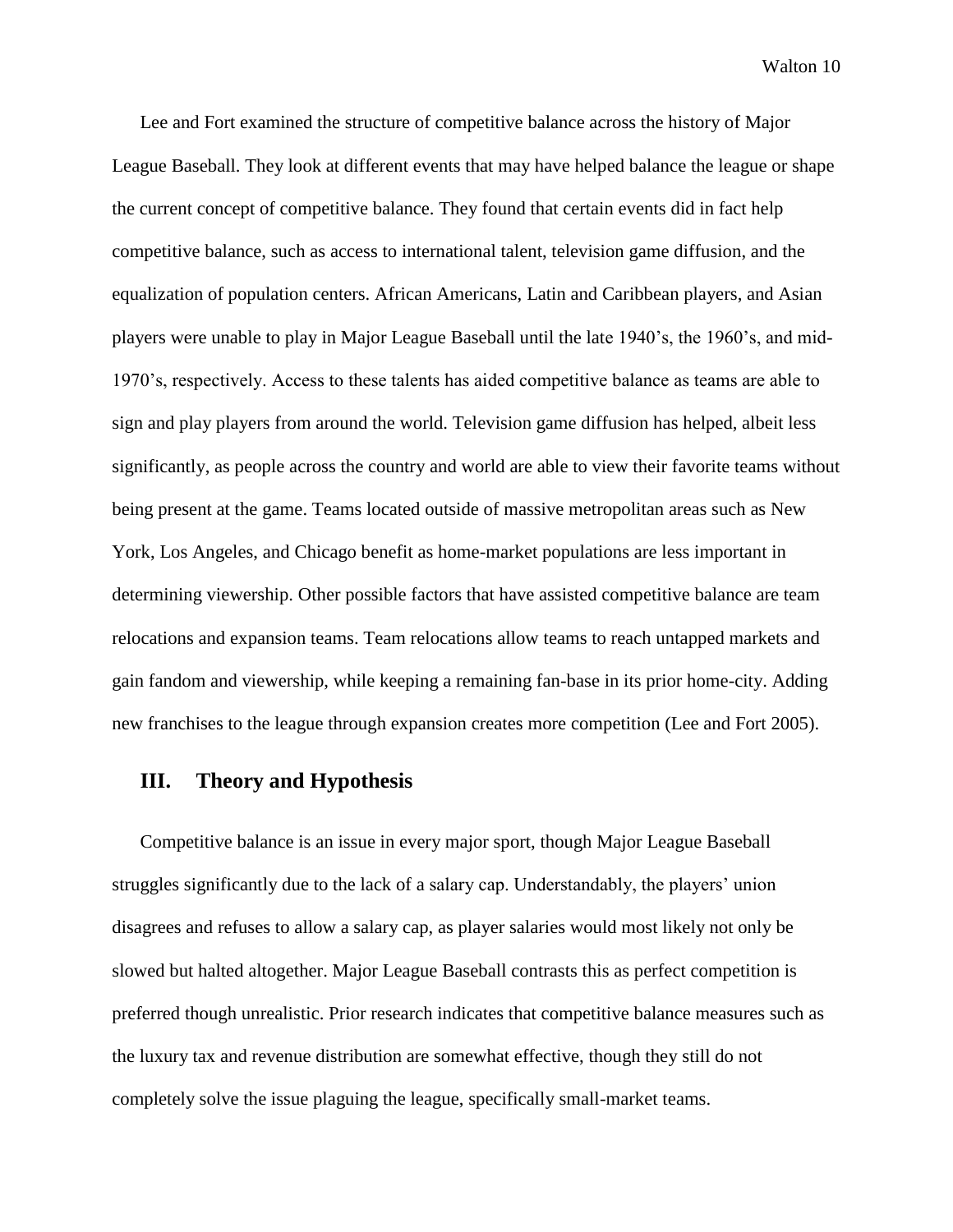If small-market teams are truly disadvantaged because of the lack of money, they must discover a way to gain ground. With a stalemate between the league and players' union, these teams appear destined for failure year in and year out. Research can continue looking into competitive balance and different methods, however history has shown that the current methods put in place have little to no affect. One aspect in which teams are on a level playing field is through the draft.

Small-market teams can attempt to compete with large-market teams simply by drafting better. This concept is obviously easier said than done, as some potential "can't miss" players may injure themselves or simply never live up to their hype, while other lesser known players may emerge suddenly, therefore making the draft mostly unpredictable. What is fairly predictable though is that players selected earlier in the draft are more talented and therefore more likely to succeed, while the reverse is true for players selected in later rounds. The draft is designed knowing this fact, as the team with the worst record the previous season gets the first selection followed by the team with the second-worst record, so on and so forth.

Besides skill and talent, there are other quantifiable factors that may help teams determine to choose certain players over others. Drafting a position player or pitcher is one possible determinant for teams. Handedness, whether it be for pitching or hitting must be considered, as well as if the player is being drafted out of high school or college. Certain scouts and front offices may hold preferences to these specific players and may draft accordingly. It is undeniable that team revenues and payrolls are significant to an extent in determining a team's success. However, how a team drafts and uses their selections is more important in determining a team's success. Accordingly, it is hypothesized that a team that trends to select certain players because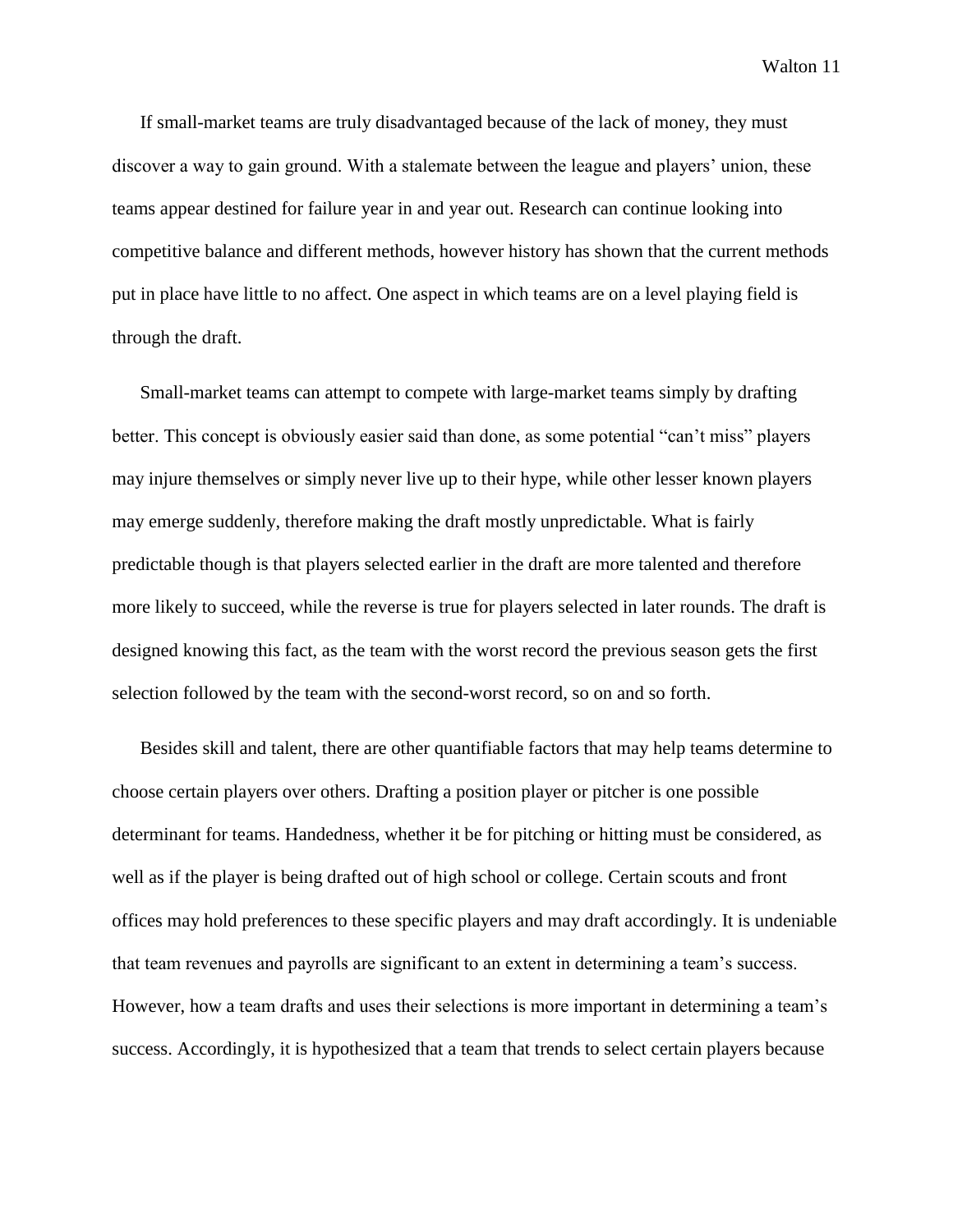of certain factors such as position, handedness, and age (high school or college) will find greater draft success.

#### **IV. Data and Methodology**

The software that will be used to these hypotheses is Microsoft Excel 2016. The data that will be used for these hypotheses will be from the 2003-2008 Major League Baseball First-Year Player Drafts. These years were used as they are relevant to the league's current structure. 2003 was chosen as the first year to test as Michael Lewis' *Moneyball* focused on Billy Beane and the 2002 Oakland Athletics which revolutionized the way front offices evaluate talent. 2008 was used as the last draft to test players from because players with significant time in the Majors was preferred. Assuming it takes player two to three years to graduate to the Majors, these players would have reached MLB around 2010 or 2011. If this is the case, these players have an ample amount of experience and therefore data to test.

Data from the 2005-2014 seasons will also be used to test team performances. Every team's payrolls from these years will also be used to examine the effect of team payrolls on performance. The other variable that will be used to examine team performance is the cumulative games per season from each team's drafted players selected from 2003-2008. Each team's respective games per season is derived through several calculations. First, the amount of games played by each individual player will be divided by the number of seasons each respective player has played in MLB. To negate the fact that pitchers appear in less games per season than position player, a weight is multiplied to the pitchers' games per seasons to equalize the value with position players. The weight that was used was *2.*468071; this number was calculated by dividing the average of all 2003-2008 drafted position players' games per season by the average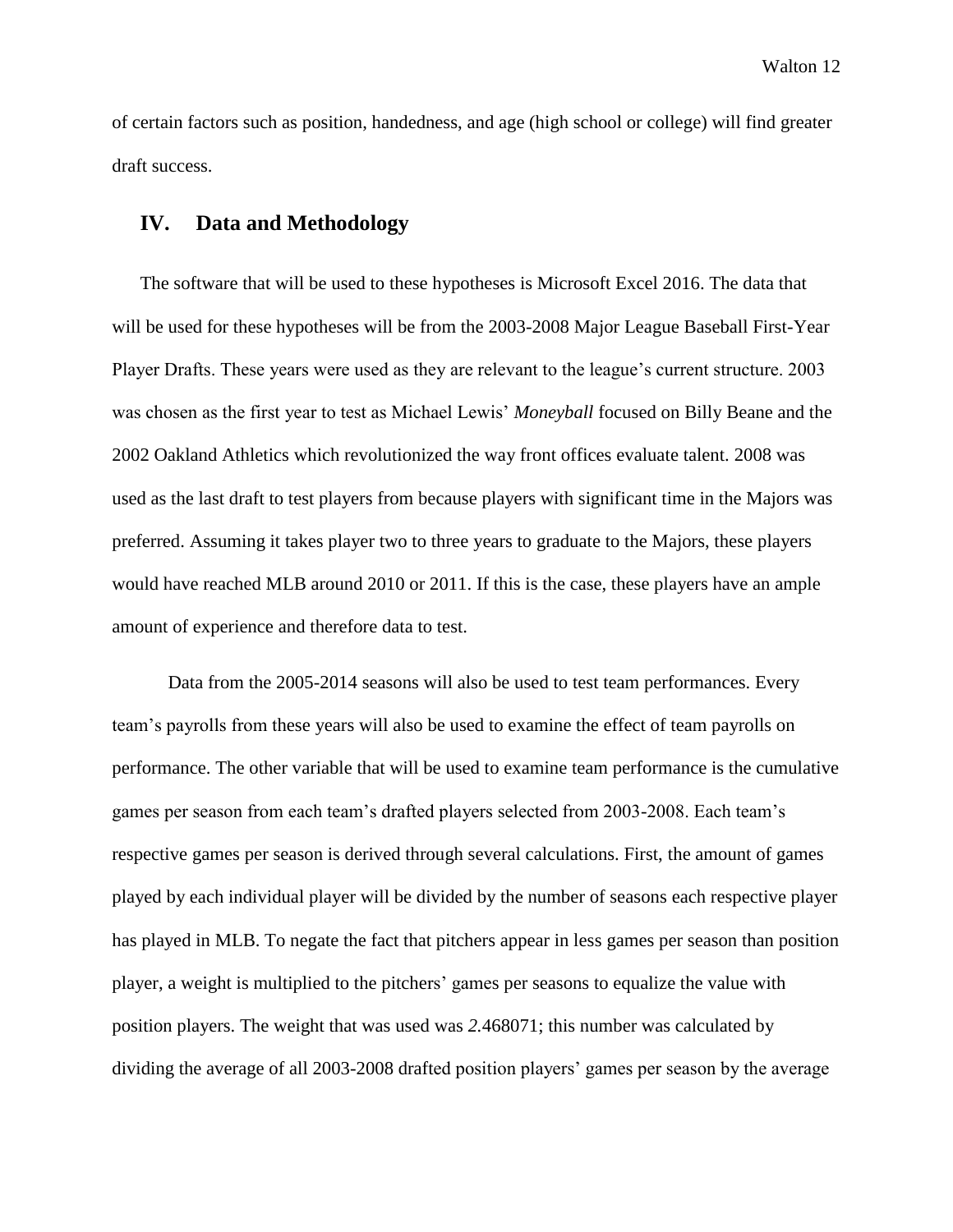of all 2003-2008 drafted pitchers' games per season. These weighted numbers were totaled for every team. When testing team performance, one variable to often use is win-loss record. Although this is the most indicative way to measure a team's performance, it does not entirely account for all factors. Instead, run differential for every team for each of the 2005-2014 seasons is used to quantify team annual performances. Run differential is more telling of how a team is performing over a long period of time; even though wins are the ultimate goals of teams, wins and losses are determined somewhat randomly. Run differential helps to better capture the underlying quality of teams. The thirty Major League teams and their respective run differentials per season, payroll per season (represented in millions), and games per season from drafted players is seen below.

| <b>Team</b>                 |         |    |        | Run Diff. Per Year Payroll Per Year Games/Season |
|-----------------------------|---------|----|--------|--------------------------------------------------|
| Arizona Diamondbacks        | $-38.8$ | \$ | 75.91  | 2494.20147                                       |
| <b>Atlanta Braves</b>       | 64.6    | Ś  | 94.79  | 2295.693983                                      |
| <b>Baltimore Orioles</b>    | $-70.5$ | \$ | 87.59  | 1478.649431                                      |
| <b>Boston Red Sox</b>       | 84.1    | \$ | 155.51 | 2749.039583                                      |
| Chicago Cubs                | $-36.1$ | \$ | 114.85 | 1958.580948                                      |
| Chicago White Sox           | $-5.7$  | \$ | 103.82 | 1707.961262                                      |
| Cincinnati Reds             | $-4.4$  | \$ | 82.55  | 2225.548174                                      |
| <b>Cleveland Indians</b>    | 6.1     | \$ | 67.67  | 1592.150738                                      |
| <b>Colorado Rockies</b>     | $-24.5$ | \$ | 75.63  | 1598.545632                                      |
| <b>Detroit Tigers</b>       | 49.9    | \$ | 125.05 | 1802.894247                                      |
| <b>Houston Astros</b>       | -99     | \$ | 80.85  | 1407.151476                                      |
| Kansas City Royals          | $-96.2$ | \$ | 67.42  | 2111.254454                                      |
| Los Angeles Angels          | 64.8    | \$ | 129.66 | 1789.818118                                      |
| Los Angeles Dodgers         | 43.1    | \$ | 142.08 | 2233.650226                                      |
| <b>Miami Marlins</b>        | $-47.3$ | \$ | 46.90  | 1573.771613                                      |
| <b>Milwaukee Brewers</b>    | $-0.3$  | \$ | 84.46  | 1667.027986                                      |
| <b>Minnesota Twins</b>      | $-17.8$ | \$ | 81.81  | 2028.989707                                      |
| <b>New York Mets</b>        | 9.6     | \$ | 118.99 | 1552.538328                                      |
| <b>New York Yankees</b>     | 116.6   | \$ | 218.53 | 1998.510626                                      |
| <b>Oakland Athletics</b>    | 49.6    | \$ | 67.92  | 1690.016165                                      |
| Philadelphia Phillies       | 56.7    | \$ | 137.11 | 2132.603088                                      |
| <b>Pittsburgh Pirates</b>   | $-89.1$ | \$ | 53.39  | 1942.003211                                      |
| San Diego Padres            | $-29$   | \$ | 63.39  | 2468.706311                                      |
| <b>San Francisco Giants</b> | $-8.6$  | \$ | 113.22 | 1865.601795                                      |
| <b>Seattle Mariners</b>     | $-69.3$ | \$ | 97.90  | 1369.41214                                       |
| <b>St Louis Cardinals</b>   | 70.8    | \$ | 106.31 | 2397.251745                                      |
| Tampa Bay Rays              | 4.4     | \$ | 55.17  | 1405.785195                                      |
| <b>Texas Rangers</b>        | 34.5    | \$ | 98.98  | 2455.936929                                      |
| <b>Toronto Blue Jays</b>    | 24.4    | \$ | 91.18  | 1507.551764                                      |
| Washington Nationals        | $-42.6$ | Ś  | 80.60  | 2405.364828                                      |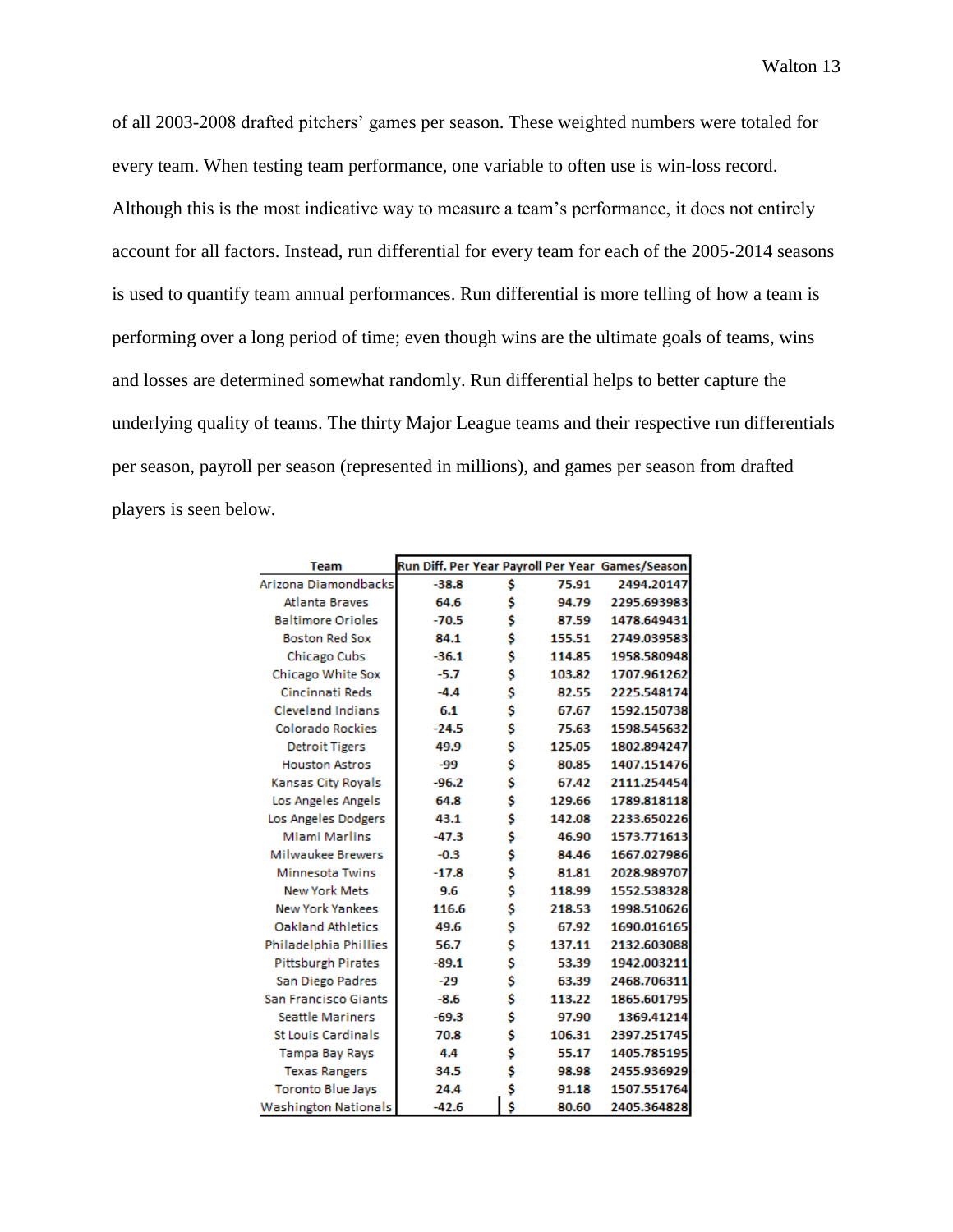In testing players from the 2003-2008 drafts, the variables mentioned before will be considered: selection number in the draft, whether the player was drafted out of high school or college, position (pitcher or fielding position), and handedness (throwing arm for pitchers, batting side for position players). The players that will be tested are those that have played in Major League Baseball; players drafted that have never played a game in the Majors are not included. Given these criteria, 1,101 players will be observed from the 2003-2008 MLB Drafts. Selection in the draft is deemed important as the earlier a player is drafted, the better they are expected to be. Age of the drafted player is important as some teams may value the youth of a high school player, believing the player to be raw and available to give more years to the organization. Some teams value college players more, as they are more likely to be experienced and developed, though they have more time on their bodies and may not be able to play as long as a player coming out of high school. Position is important as some teams may prefer stockpiling pitchers to position players or vice versa. Pitchers are often seen as more volatile assets, as arm injuries become more prominent due to the strain caused by pitching. Handedness of a pitcher is important because left handed pitchers are rarer due to a greater percentage of population being right handed. Handedness of a batter is significant to teams as left handed batters may be considered valuable to counter the greater amount of right hand pitchers in MLB.

These variables will first be tested in a regression model analyzing if the payroll per season and the games per season variables were significant in determining team success, and if so, to what extent. This test will be used to determine if team success, in the form of run differential per season, can come from a factor besides payroll per season. The equation that will be used for this test will be:

$$
y = \beta_0 + \beta_1 x_1 + \beta_2 x_2
$$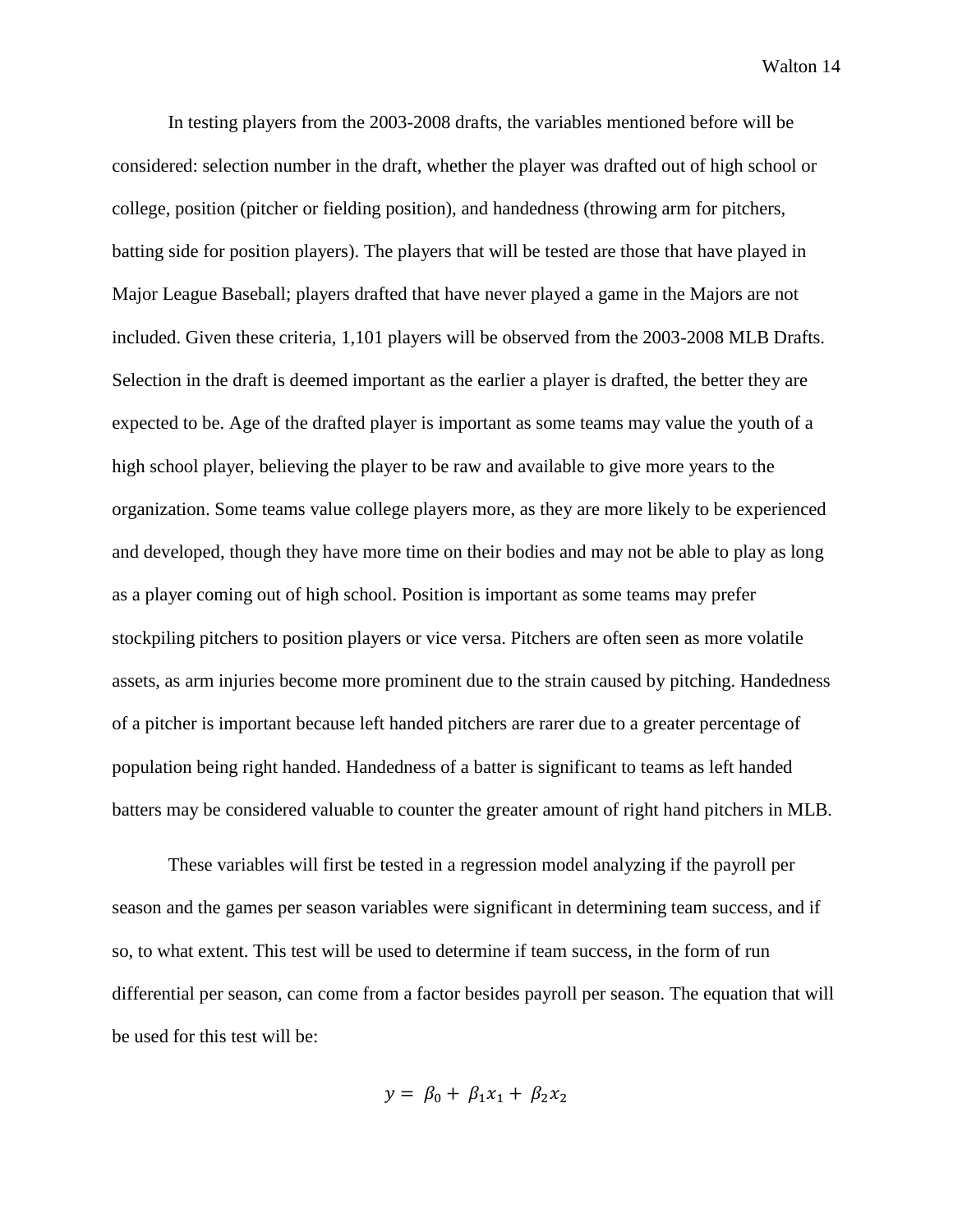In this equation, the dependent variable, y, will represent run differential per season. Beta zero will be the intercept, representing the run differential a team would have if their respective payroll and games per season variables were equal to zero. X-one will represent the payroll per season variable and X-two will represent the games per season variable; Beta-one and Beta-two will represent the coefficients for their corresponding variables.

If the games per season variable is deemed significant then another regression analysis will be conducted. This model will be used to determine what characteristics of a drafted player will be significant in leading to individual games played per season. The equation that will be used to test this will be:

$$
y = \beta_0 + \beta_1 x_1 + \beta_2 x_2 + \beta_3 x_3 + \beta_4 x_4
$$

The dependent variable, y, in this model will represent a player's individual games played per season. X-one will represent a player's pick number in their respective draft, X-two will represent whether the player is a position player or pitcher, X-three will represent if the player was drafted out of high school or college, and X-four will represent handedness of the player (batting stance for position players, throwing hand for pitchers). Again, all four Beta's will represent the coefficients that correspond to the respective variables. The last three variables in this equation are dummy variables: position players, high school draftees, and right handed players will be assigned values of zero, pitchers, college draftees, and lefties will be assigned values of one. In this case, Beta zero will be the intercept representing the games played per season expected from a player drafted with the zeroth pick (which cannot happen, therefore realistically representing players selected first overall) who are position players, drafted out of high school, and right-handed. Pitchers, college draftees, and left handers were given the one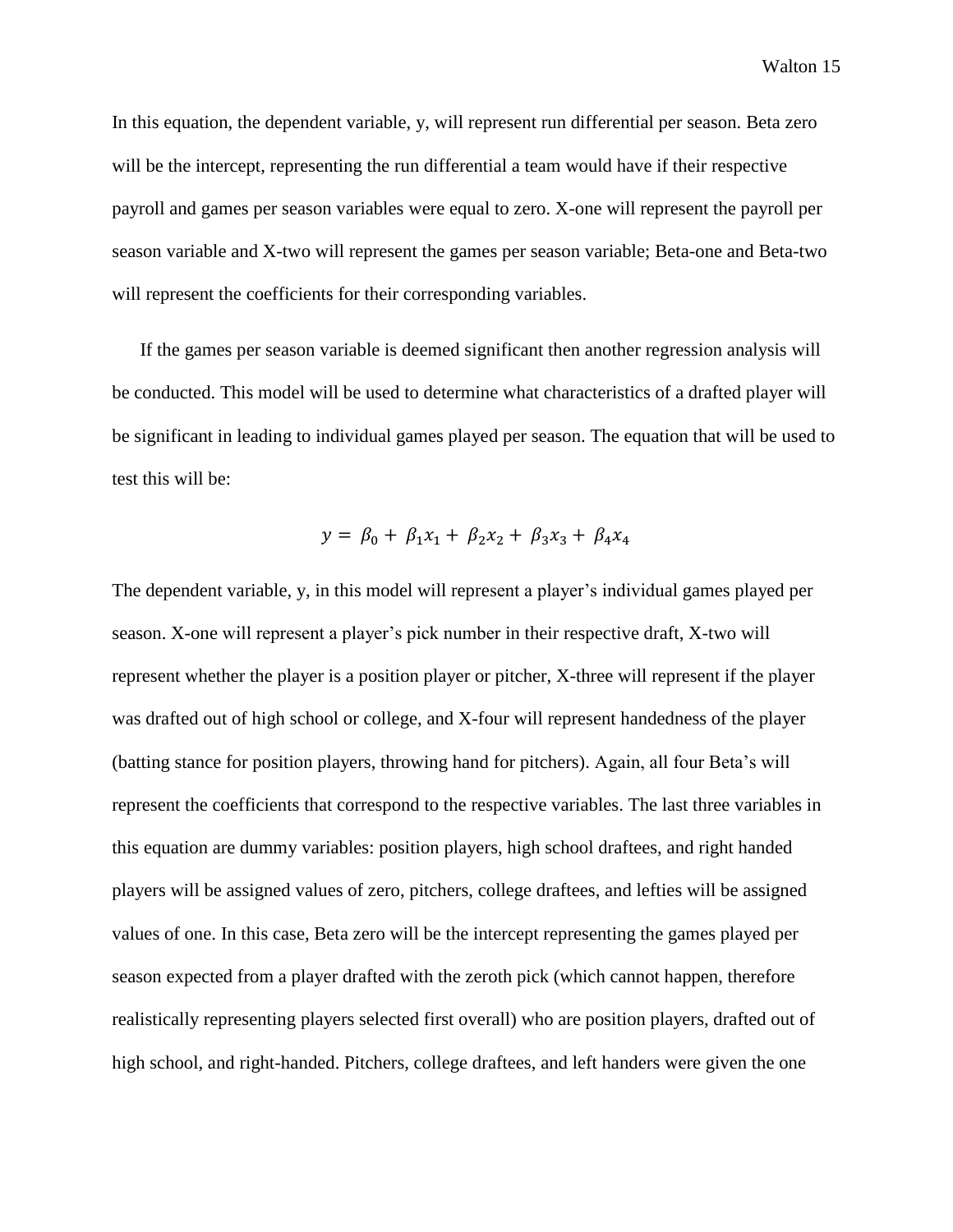value because it is believed these three variables will be more important to teams and result in more games played per season.

The expectations for these models and the results are to find that teams that draft well will lead to better run differentials, and therefore find more success. To prove this, it is expected that a team's "games per season" variable will show to be significant in determining run differential. It is also expected that payroll will determine this, however this study hopes to find that the draft is the best way for teams with low payrolls to compete with those teams with larger payrolls. If these models prove results that correlate with expectations, then the hope for this study is to decipher what, if any, factors or characteristics of drafted players lead to careers with more games played.

#### V. Results

Upon conducting the first regression model testing what factors determine a team's run differential, the following results were found:

| <b>Multiple R</b>        | 0.69762302  |
|--------------------------|-------------|
| R Square                 | 0.486677879 |
| <b>Adjusted R Square</b> | 0.448654018 |
| <b>Standard Frror</b>    | 41.71340306 |
| Observations             | 30          |

|                  | Coefficients   | Standard Error t Stat | P-value                           |
|------------------|----------------|-----------------------|-----------------------------------|
| Intercept        | $-143.5133357$ |                       | 41.17146004 -3.485748 0.001694425 |
| Payroll Per Year | 1.008775379    |                       | 0.223658032 4.510347 0.000113496  |
| Games/Season     | 0.023495264    |                       | 0.020587686 1.141229 0.263795971  |

By observing the intercept found in the bottom chart, it is expected that a team with no payroll and no games per season from drafted players will have a run differential of -143.5. This is no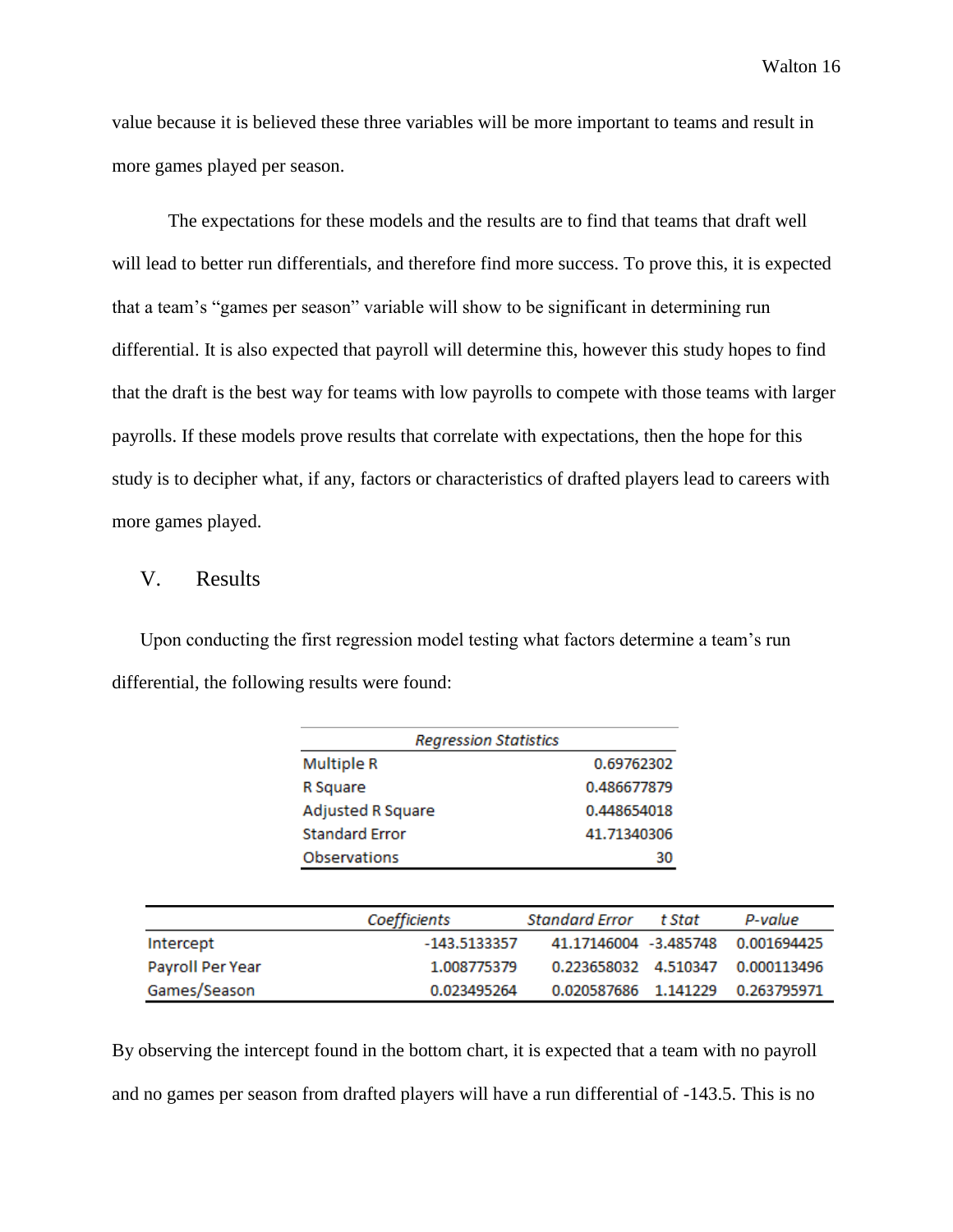surprise, as a team must have players playing and subsequently a payroll to some extent to score and prevent runs. The p-values of the payroll variable proves its significance in determining run differential. Payroll per year is seen to be extremely important, as the p-value is a miniscule 0.00011. With a coefficient of 1.00878, it is expected that with every million dollars of payroll a team spends, its respective run differential will increase by just over a run. The games per season variable is not statistically significant, with a p-value at 0.2638. With a coefficient of 0.0235, it is expected that every game per season a team receives from a drafted player, their run differential will increase by two-hundredths of a run. Though this effect seems small, it is not all too surprising as the average amount of games per season from drafted players for these teams across 2005-2014 is around 1,930 games. Therefore, it is expected that a team with average games per season will have a run differential of just above 45 runs. Originally, a player's total games variable was used rather than a player's games per season, however this proved to be even less significant of a variable. Although the statistical significance of this variable was not as great as was expected, the results are in line with expectations, which motivates testing the second model.

Upon testing the second equation, attempting to prove characteristics that affected a player's games per season, the following results were found:

|                       | <b>Regression Statistics</b> |             |
|-----------------------|------------------------------|-------------|
| <b>Multiple R</b>     |                              | 0.09680023  |
| R Square              |                              | 0.009370285 |
| Adjusted R Square     |                              | 0.005754848 |
| <b>Standard Error</b> |                              | 40.47519621 |
| <b>Observations</b>   |                              | 1101        |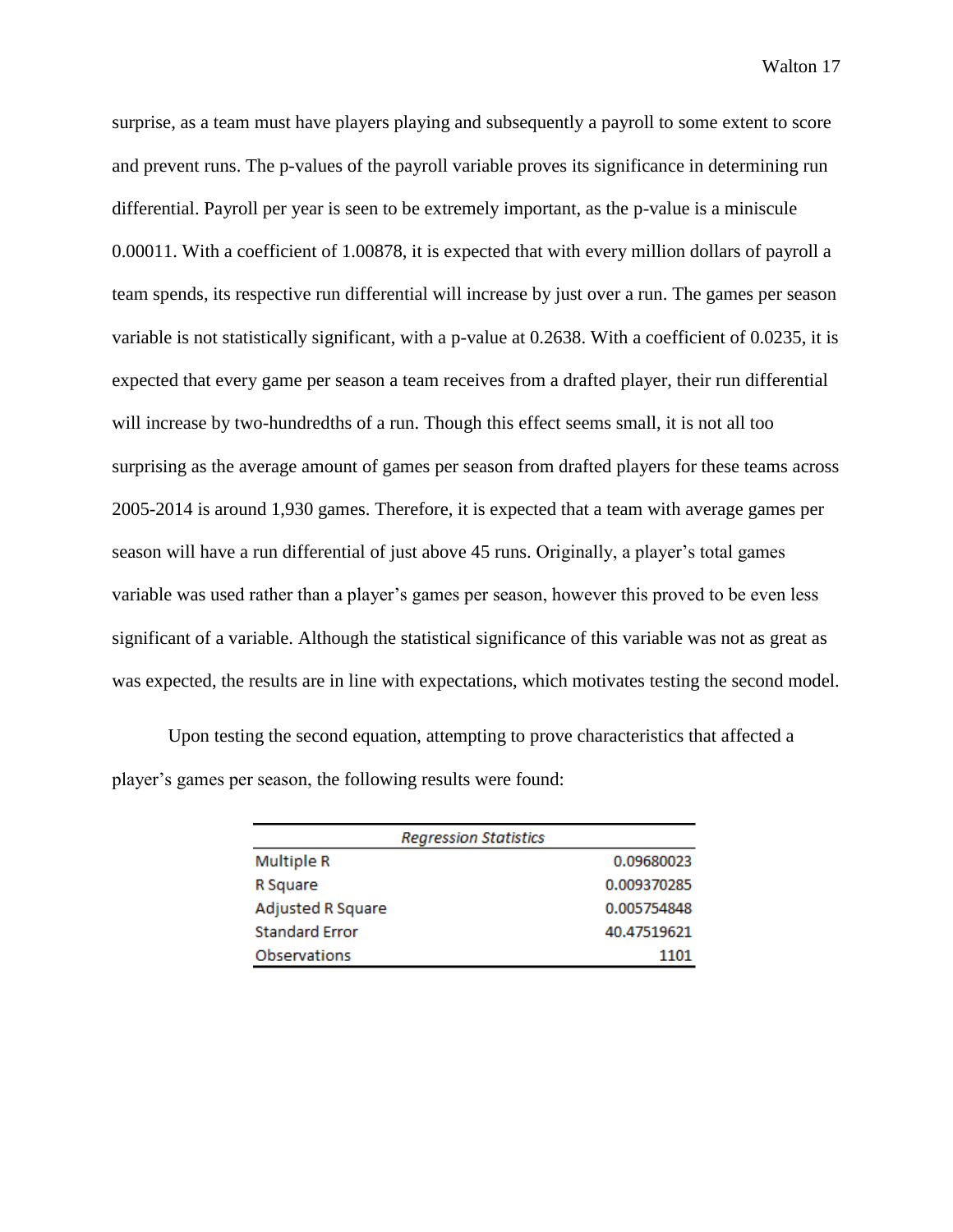|                | Coefficients   | <b>Standard Error</b> | t Stat       | P-value     |
|----------------|----------------|-----------------------|--------------|-------------|
| Intercept      | 53.41439292    | 3.088417332           | 17.29506967  | 1.9232F-59  |
| Pick           | $-0.008451225$ | 0.003430593           | -2.463488552 | 0.013911996 |
| $F=0 P=1$      | 1.05301142     | 2.477307878           | 0.425062799  | 0.670874334 |
| $HS = 0 C = 1$ | -0.449215456   | 2.625943232           | -0.171068228 | 0.864201694 |
| $R=0$ L=1      | 5.045776848    | 2.570660123           | 1.962833127  | 0.049918197 |

Observing the intercept in these results, it is expected that a right-handed position player chosen zeroth (first) overall out of high school would play 53 games per season. Two variables were proven to be statistically significant in this model: the pick in the draft and the handedness of the player. The significance of what pick in the draft a player was selected was expected to be very important, as players chosen earlier in the draft are expected to be better players and therefore play in more games. It is noted, however, that the coefficient is negative. This is also expected as the later a player is selected, the less play time is expected. The handedness of a player is not entirely surprising, as some teams do value left handed players more due to their rarity.

Although the first model showed that the Games per Season variable was statistically insignificant, the second model proved that there were multiple factors that could indicate a player's success through certain characteristics. These findings and possible reasons for statistical insignificance will be discussed further in the next section.

#### VI. Discussion

In the previous section, the relationship between two separate independent variables and the dependent variable run differential per season were examined using a regression model. This model proved the relationship between a team's run differential per season and its payroll to be statistically significant with a coefficient of just over one. This relationship essentially shows that every million dollars a team spends on payroll contributes to one positive run. This came as no surprise, as multiple analyses and researchers have concluded that large-market teams have an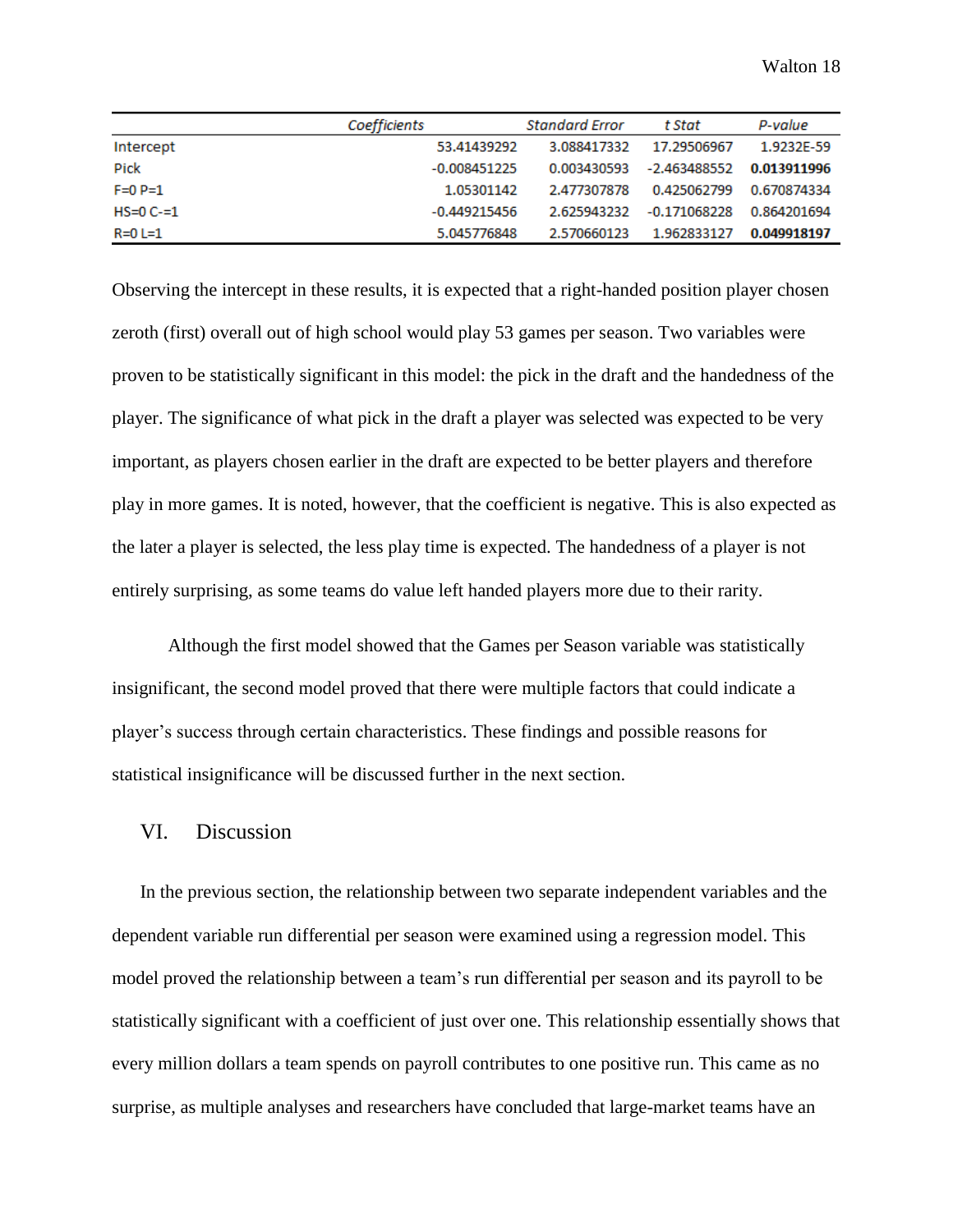advantage simply through the fact they can spend more on top talent. This relationship and its statistical significance proved our point that small-market teams are disadvantaged from the start.

Through the evidence that payroll contributes heavily to a team's success, the next step is to examine whether small-market teams can still compete. Our theory is that these teams can compete and ultimately succeed through the draft. The idea is that these teams will draft players that will play in Major League Baseball and contribute by playing in many games per season. Unfortunately, the model showed the relationship to be statistically insignificant, meaning the relationship is not necessarily accurate. However, this shortcoming could be for numerous reasons.

First, many players do not play for the teams they are drafted by. As mentioned before, many players are used in trades, especially as prospects, and ultimately make their first Major-League roster with a team different than the one that drafted them. This commonality causes a skew in the data, as many players played their games with different teams across their career. Although we accounted for this possibility, we ran the model because we believed the idea that drafting a player that would successfully make the Majors and play in a significant amount of games did not rely solely on which teams they played for, but rather the fact alone that they played in games at the top-level. This idea essentially shows whether teams can scout talent and draft this talent.

Another reason the relationship could prove to come up short is due to some organizations developing players in the minors better than others. Some organizations have a knack for turning unknown talent into quality big-leaguers, and vice versa. Unfortunately, this consideration is difficult to accurately quantify and unable to fit into a regression model for this reason.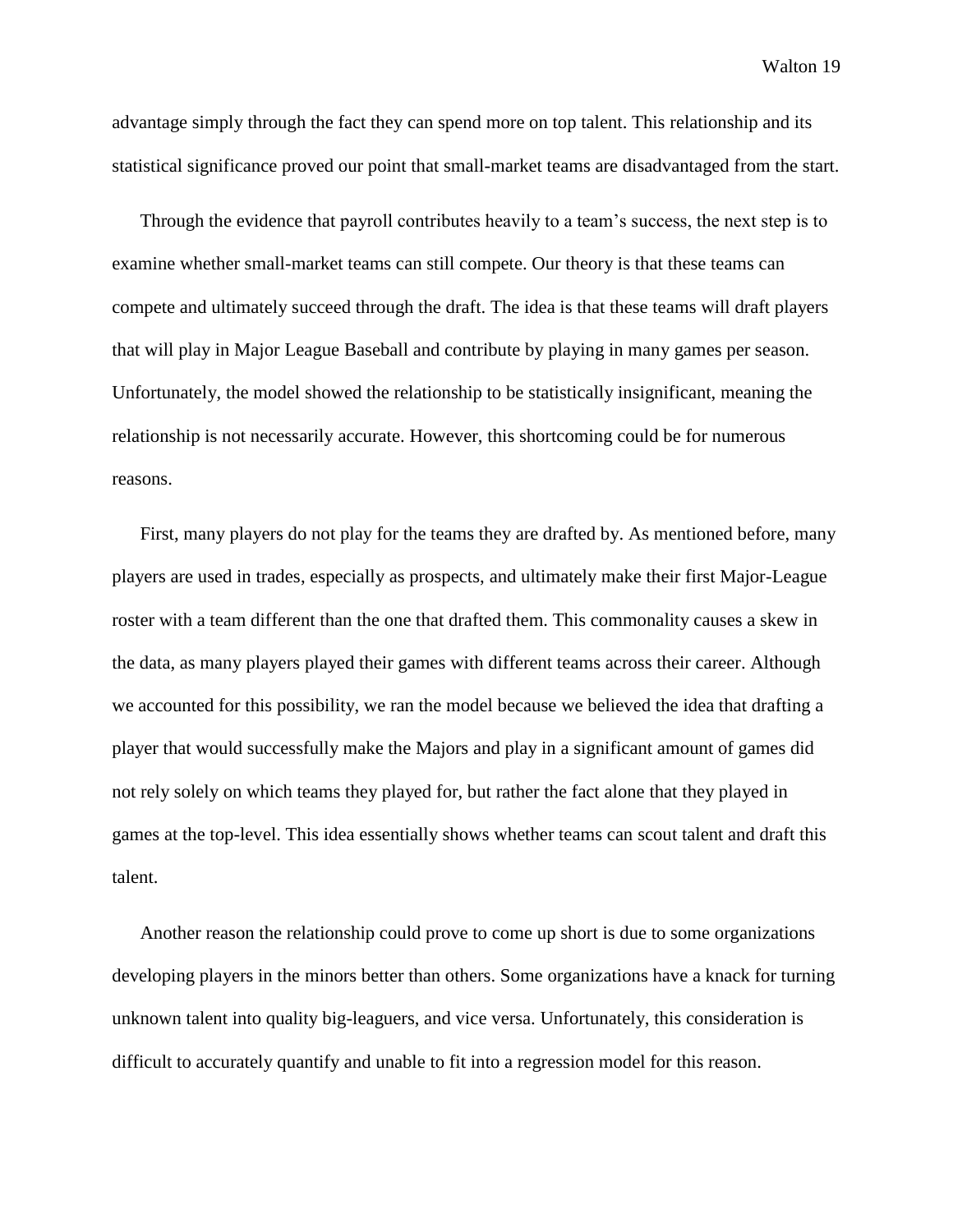One other factor that is difficult to quantify that could play a major role in a team's success is leadership, both on and off the field. Leadership traits in players, managers, and front office personnel is nearly impossible to put into numerical values though it could contribute heavily to a team's success. Managerial performance is a major factor in a team's successes and/or failures and the inability to include this in a model is a definite limitation.

Despite the statistical insignificance found in our data of player games per seasons contributing to a team's run differential per season, a second model was conducted to examine several other relationships. This model made the games per season variable dependent upon four characteristics found in players being drafted. The pick in which a player is selected in the draft, their position, whether the player was drafted out of high school or college, and the handedness of a player were all determined to be possible factors that could influence their value to a team and whether the player would find success.

This model was conducted because, although the games per season variable was found insignificant, we believe it is a stepping stone to future research. Determining factors that can help determine a drafted player's likelihood of contributing playing time to the Major-League club is something worth researching and analyzing.

After running the model, two variables were found to be statistically significant: a player's selection number in the draft and their handedness. A player's position and whether they were drafted out of high school or college proved insignificant in this model, however, both variables carry possible limitations that could have skewed their significance. These will be discussed shortly.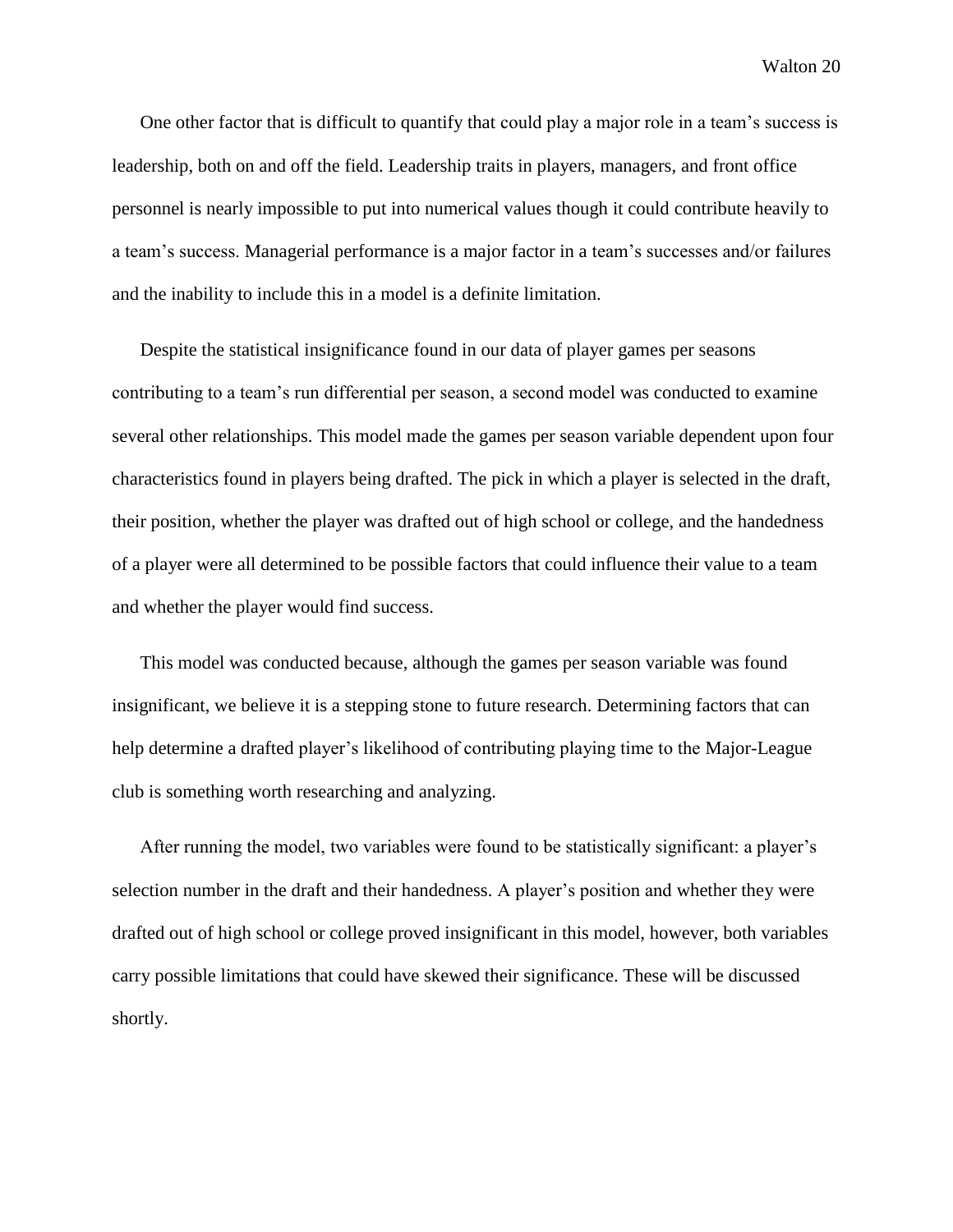The significance of when in a draft a player is selected is far from surprising; players drafted earlier in the draft are typically considered the best players, hence their high selection. This statistical significance proves that players with better talent are more likely to find success in the future. This is a key point for unsuccessful teams, as these teams receive the top picks and ultimately have the best chance to select better players.

With the significance of a relationship between "better players" and more games played per season, it is now important to determine what specific characteristics of drafted players lead to more games played. The handedness of players was determined to be the only statistically significant characteristic. This relationship shows that left handers are likely to play more games per season. Again, this relationship may be due to the rarity of left handed people in the world. In baseball, it is typical for left handed pitchers to be more sought after due to the lack of left handed players in general. Left handed batters are sought after because lefties typically fare better off of right handed pitchers, and vice versa. With a higher frequency of right handed pitchers across the league, left handed players are valuable to clubs. The coefficient of this variable through this model is just above five, meaning left handed players can be expected to play in five more games per season than right handers.

The position of a drafted player was deemed insignificant through this model. One limitation to this data is that the players' listed position is that of which when originally drafted. Many players experience position changes from the time they are drafted to when they play in Major League Baseball. This issue could have skewed the data and created inaccuracies when testing. This characteristic is one that should be tested further, however, as many teams prefer drafting pitchers over position players, or vice versa. Pitchers are often viewed as a "high-risk, highreward" type selection while position players are often safer bets.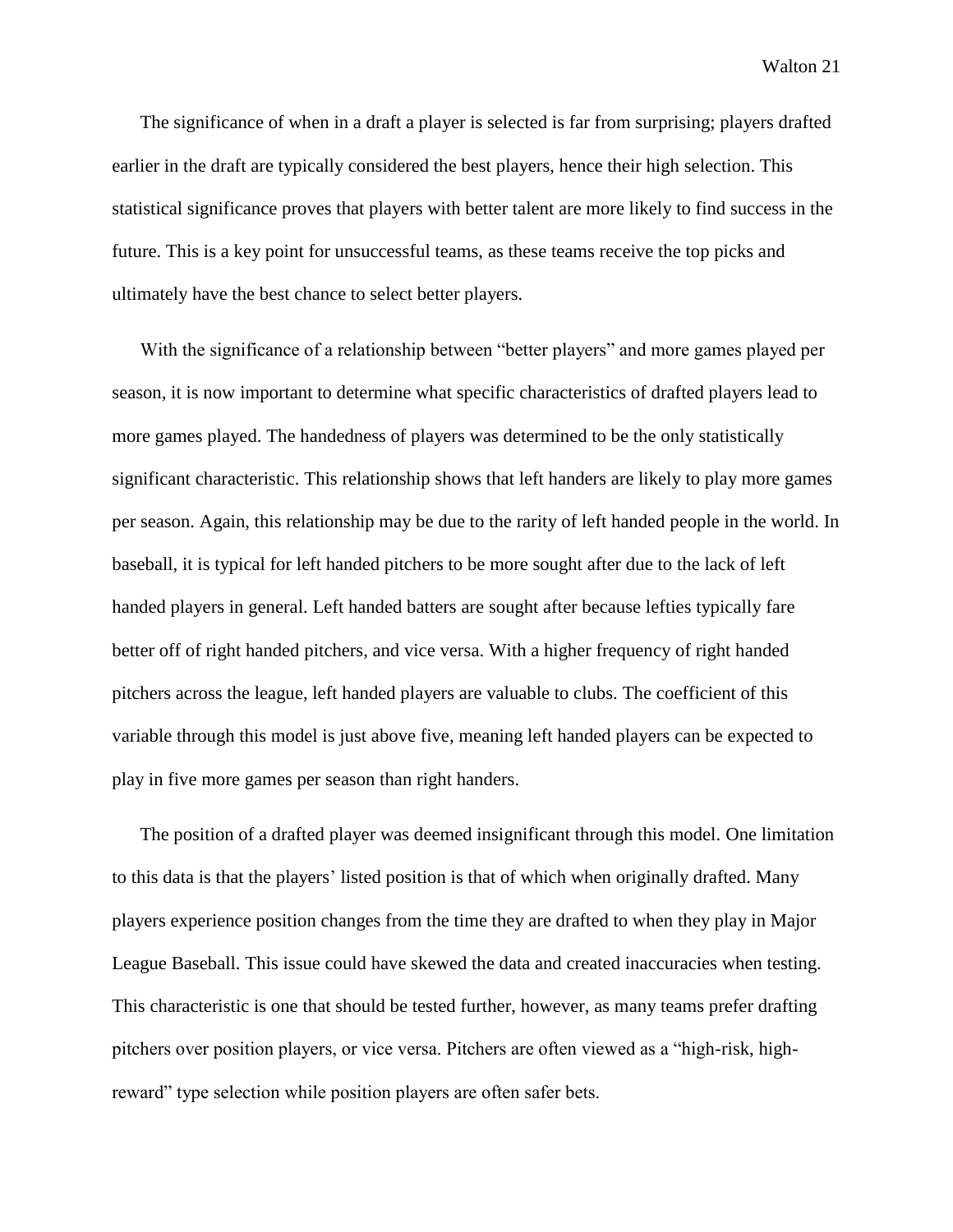Whether a player was drafted out of high school or college is the other variable to have been proven insignificant through the model. Like the previous variable, this data had its own limitation that most likely caused inaccuracies. In the data, players drafted who eventually played at least one game in Major League Baseball were tested. However, not every player in the dataset signed when originally drafted. Some players in the dataset were discovered to have been drafted again years later, often by a different team at a different selection number. Given this information, many players that were drafted out of high school went to college instead and later played in MLB after being drafted out of college years after their original selection. Due to time constraints, this inaccuracy was unfortunately ignored.

These results prove to be valuable as they can be used as stepping stones for further research. The fact that payroll plays a significant role in a team's success is nothing new, and this idea was only solidified through these analyses. The significance of how a team drafts was proven to affect how a team performs in the future, despite the statistical insignificance. However, this shortcoming may still be able to shed light on future research on this topic.

In regards to drafting players, this research was proven valuable, identifying two factors that contributed positively to the expectations of a player's career. A player's scouted talent and handedness were proven to be indicators of a player's amount of games played. The other two factors were proven insignificant, though for factors that could be accounted for in the future.

#### VII. Conclusion

The main objective of this study was to determine a way for a small-market team to compete in a game where large-market teams can so easily dominate. Through research of past studies, the idea that these teams can draft better and ultimately field better teams for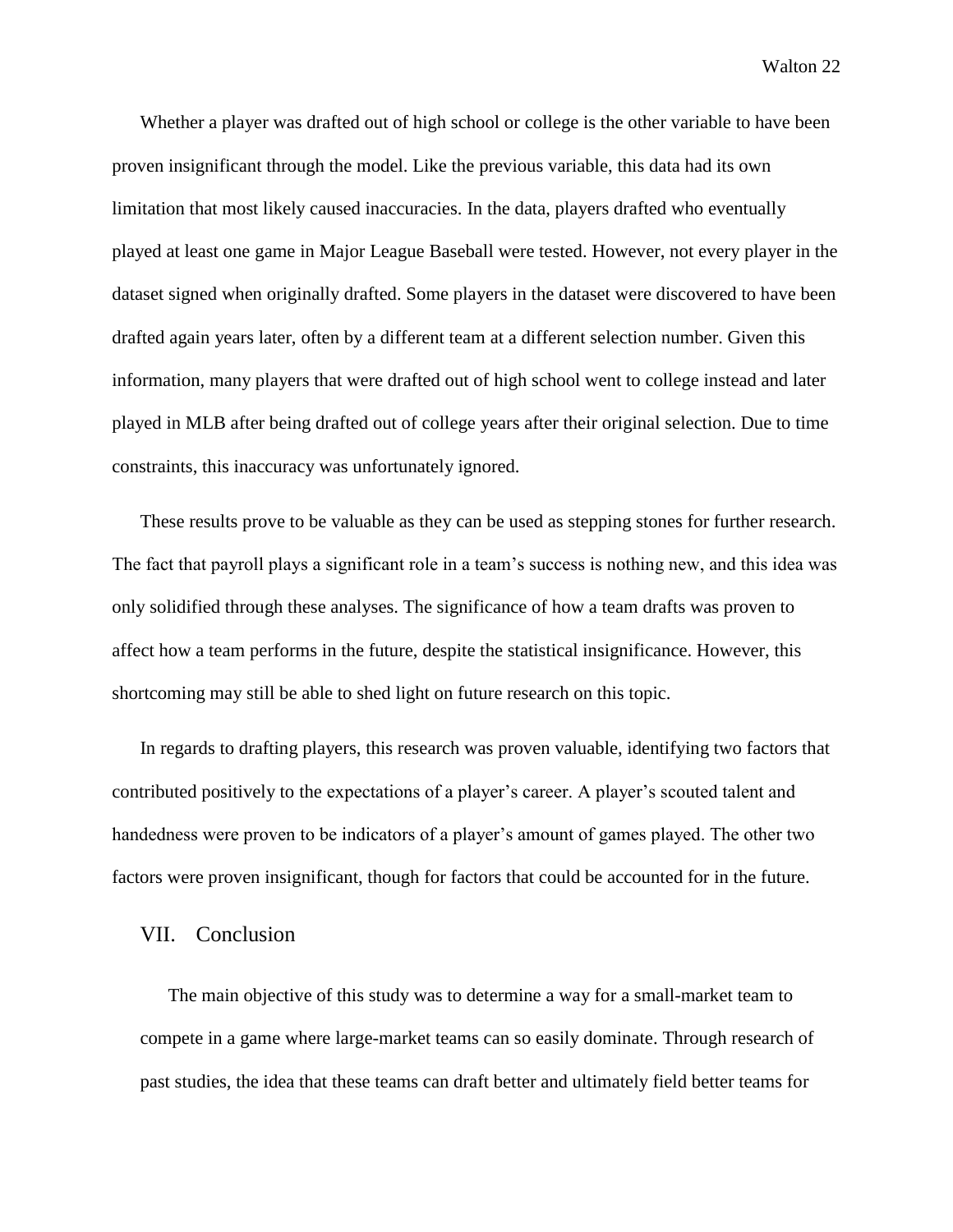less payroll came to fruition. By drafting better, these teams could control these players on cheap, rookie contracts and employ these players until the contracts expire. This concept is very common in today's game thanks to Michael Lewis' *Moneyball* and can be seen in use by many successful small market teams. Unfortunately, the tests used in this study did not prove this concept, though could be a potential building block for future research.

This study found many limitations throughout the research and models that may have contributed to the statistical significance observed in the first test. Two obvious limitations for this specific study were time and money. A lack of money to acquire more extensive data and a lack of time to properly account for external factors led to this statistical insignificance. Another issue with these tests were the duplicates and inaccuracies in the characteristics of the players tested. The years 2003-2008 were used when observing the drafted players to help analyze how teams drafted after the 2002 Oakland Athletics season, the subject of *Moneyball*. 2008 was used as the last year due to many players drafted in the following years not having had enough time in the Major Leagues to properly test this theory. Due to using these specific years, many players drafted in 2009 and later were included if previously drafted in the tested years, subsequently affecting the results.

Another issue was the fact that a relatively small sample size was used. Although testing 1,101 different players is no small feat, there are simply decades of drafts that can be analyzed before 2003 to help test this hypothesis. Again, the specific years in this study were used for a reason, however, testing over a broader period would possibly yield better results.

One possible shortcoming of this model is the "games per season" variable that was used. This variable is not entirely indicative of the magnitude of a player's performance rather a simple count of how many games a player appears on average per season across their career. This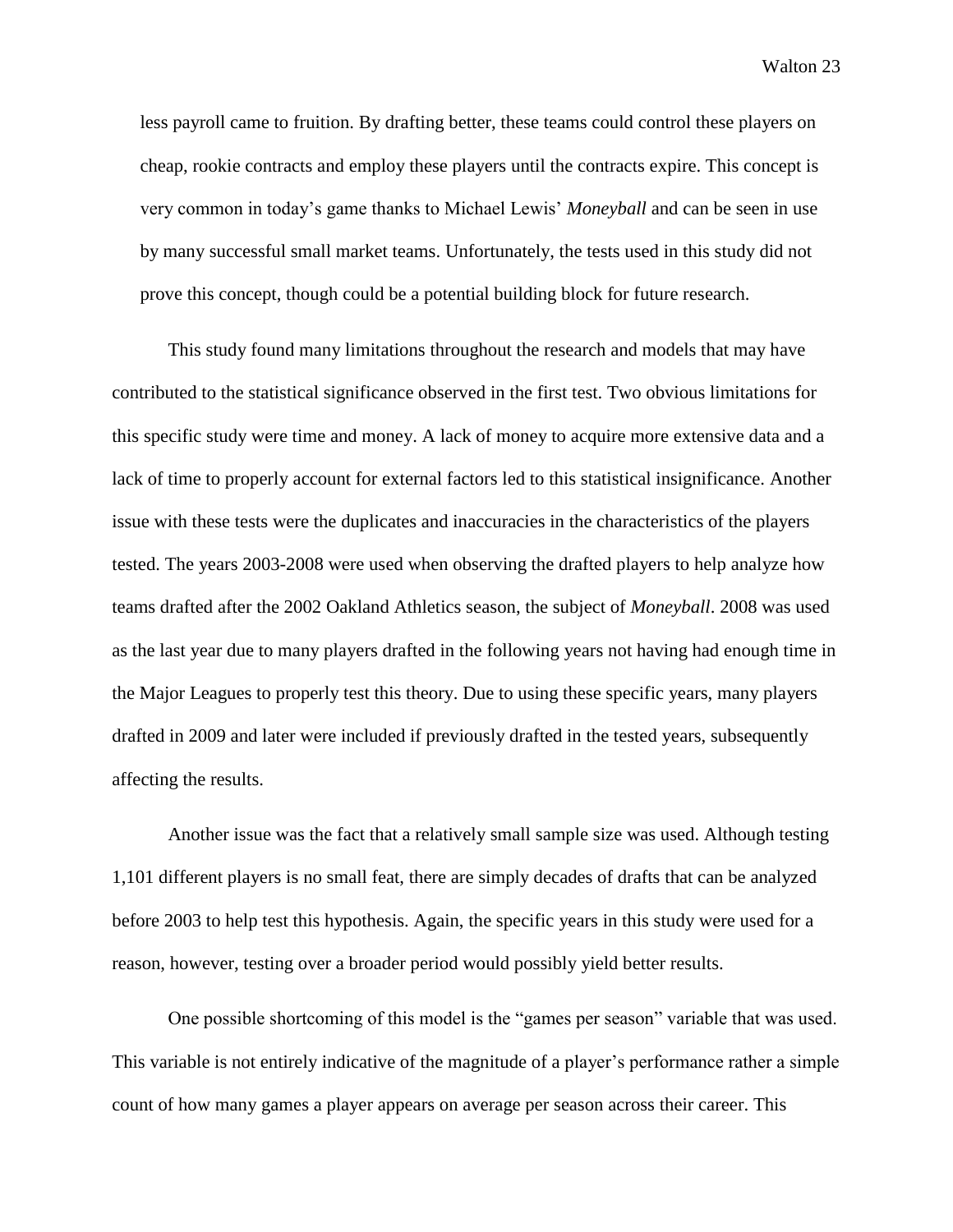number is a decent indicator of success, assuming players with more games played are typically better players. However, using actual performance measures could help this study progress. This idea was tested in this very study. The top 300 players from the study in regards to "games per season" were tested again, except instead of using games per season as the variable of interest, their career Wins Above Replacement (WAR) values were used. WAR is a commonly used stat to value all aspects of a player's performance. One unit of WAR essentially equates to one win that the player's team would not have won without that player. Therefore, the higher the WAR, the better. A new model was conducted, using these 300 players' WAR's instead of games per season. To our surprise, the statistical significance was less using WAR. However, this could be explained due to the even smaller sample size. Again, time and money unfortunately made acquiring all 1,101 players' WAR's difficult and unrealistic. However, future research into this topic using a larger sample of WAR could yield dividends.

Although this study failed in proving how small-market teams can find success against large-market teams, it built a foundation for future study into the topic. Countering the limitations this study encountered and using better performance measures are just several ways in which future research can build upon this. The ability to quantify different factors such as leadership are other ways this study can be enhanced to accumulate success. This study did in fact show two characteristics teams can look to exploit when drafting to increase the likelihood of a player's games per season.

If greater financial resources were available, the next step to better this research would be to acquire data with more performance measures and better programs to test and run models more quickly and efficiently. These capabilities would allow for the testing of a greater sample size, decreasing the margin of error.